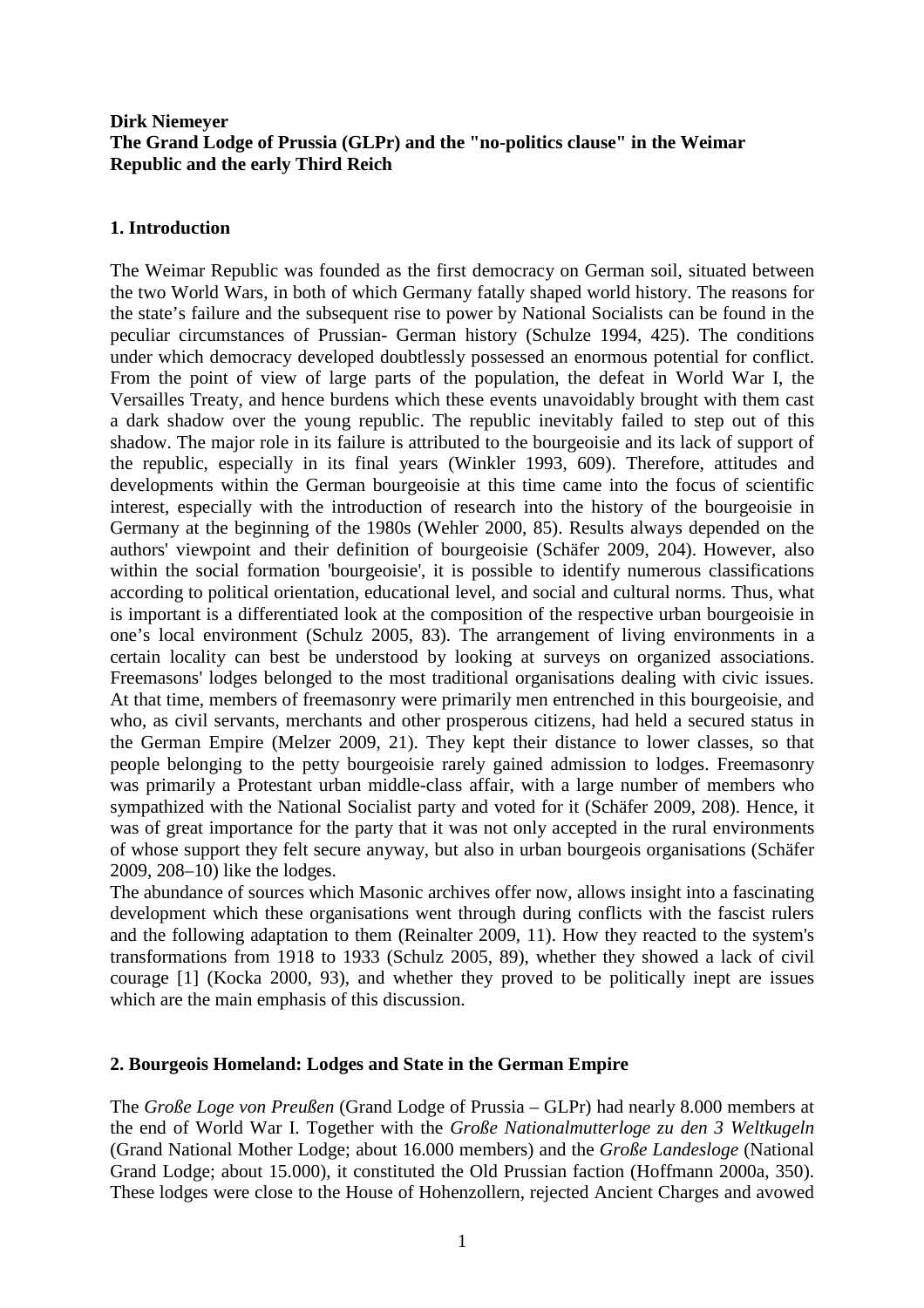themselves to Christianity. Additionally, there were six Humanitarian Grand Lodges. They acknowledged the Ancient Charges and felt close to English freemasonry. Contrary to the Old Prussian Grand Lodges, they did not work in higher degrees. Despite these differences, the two factions recognized each other and constituted regular freemasonry in Germany.

The GLPr was more tolerant of religious freedom than other Old Prussian Grand Lodges, which made it an exception to the rule (Lennhoff *et al.* 2003, 66). Together with the *Große Loge von Sachsen* (Grand Lodge of Saxonia), a Humanitarian Lodge, it represented the liberal centre of the German Grand Lodge landscape (Hoffmann 2000a, 137). The GLPr was the only Old Prussian Grand Lodge which allowed its subsidiaries to admit Jews as members in the *Johannisgarde*, since 1872 (Howe 1982, 26). It was also possible for Jewish members to obtain an honorary membership, but the admission into the *"Innere Oriente"* was still denied to them.

German Grand Lodges were supposed to practice abstinence from daily political life, and freemasonry itself should be an apolitical institution (Lennhoff *et al.* 2003, 661). However, the Old Prussian freemasonry met this claim of being apolitical only at the level of everyday politics. Neither Old Prussian nor English lodges discussed daily politics. Nonetheless, the Old Prussian lodges served the state due to their general political attitude.

Because of their long and ongoing relationship with the Protestant-Prussian Royal House, they were to a certain degree obliged to behave and act as monarchists and patriots. This relationship was best seen in 1840 when the Prince, future King of Prussia, and German Emperor Frederick III was admitted as a member to all three Old Prussian Grand Lodges (Grosse 1909, 93). In line with that, mainly men with a nationalistic and conservative political attitude, who identified themselves with the state-supportive course of the lodges felt attracted to become members (Neuberger 2001, 31). On the one hand, state power exercised control, but, on the other hand, it also promised protection and privileges (Neuberger 2001, 54–6). The latter was the crucial reason why Old Prussian freemasonry developed into a 'system maintaining' force in the 19<sup>th</sup> century. Lodge members being part of a predominantly Protestant (Hoffmann 2000b, 211) and conservative middle class (Hoffmann, 2000a, 55), sympathized with the monarchy, German world domination plans, and with the patriotic pathos of the Wilhelmine Era. Political considerations gained importance during the course of the 19<sup>th</sup> century, so that sometimes loyalty to the throne was considered more important than loyalty amongst the members of the brotherhood [2] (Reinalter 2002a, 118).

When William II was crowned in 1888, it was a Hohenzoller who ascended the throne, but he never joined the freemasons (Lennhoff *et al.* 2003, 400). German freemasons did not always sympathize with him (Lennhoff *et al.* 2003, 222). Nevertheless, the relationship between lodge and dynasty was kept alive by Prince Frederick Leopold, who took over the patronage of Prussian freemasonry in 1894 (Lennhoff *et al.* 2003, 400). Despite the fact that the emperor disliked the lodges (Lennhoff *et al.* 2003, 400), the lodge members nonetheless belonged to his loyal subjects. They made toasts to the health of the Emperor (Schultz 1932, 22–3), and the Emperor himself donated his paintings to them during several lodge anniversary celebrations (Lennhoff *et al*. 2003, 400).

But along with the end of the German Empire, five hundred years of Hohenzollern monarchy were over as well. World War I was also marked by nationalist enthusiasm among German freemasons [3]. The initial demand for unconditional support of the home country during the war was followed by a severance of relations with Italian and French freemasonry in 1915 (Horneffer 1915, 32–4). They adjusted their conduct in order to execute a political mission and to achieve national goals (Neuberger 2001, 19) .

Thus, the end of the war, the subsequent peace negotiations, and especially their results, brought about great disillusionment for large parts of German freemasonry: the Empire had lost over an eighth of its territory and one tenth of its population. Losses in the agricultural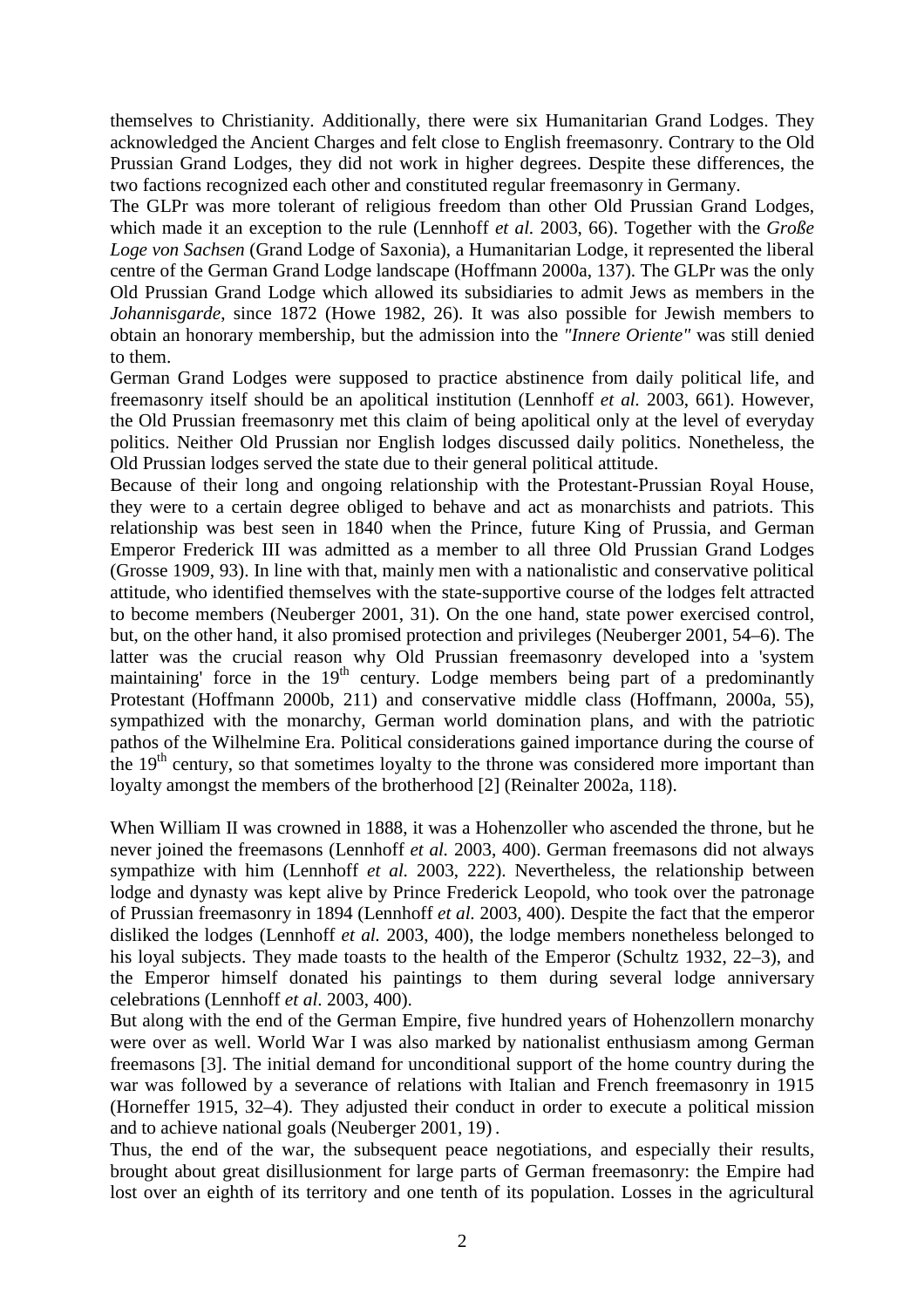sector and mining industry were even bigger. In addition, Germany lost all of its colonies. The requirements which limited the German army to 100.000 men and eliminated certain types of weaponry from the German arsenal came as a hard blow for German self-perception. The peace treaty was preceded by Article 231. In order to ensure reparation payments, the article declared that Germany and its Allies had the sole responsibility for the war (Kolb 2002, 32). However, a large part of the German population perceived this differently. They saw it as a means by which the Allies, particularly France, wanted to humiliate the losing countries, and above all, Germany.

Doubtlessly, this meant a heavy burden for the Weimar Republic (Wirsching 2000, 1). For many citizens the end of the Empire also meant the end of a glorious era, whereas the Weimar Republic was now perceived as the result of a disgraceful defeat. The unresolved question of guilt, arms restrictions, and much narrower borders of the Weimar Republic in comparison to the Empire (Feldenkirchen 1998, 2), were all factors which prevented the emergence of a sense of optimism in the first German democracy. Large parts of the nationalist-monarchist bourgeoisie even distanced themselves from the new state (Tenfelde 1994, 320).

Despite, or perhaps because of this, German lodges didn't develop independently from sociopolitical trends of this eventful time, at the beginning of which an extraordinary politicization of Germans (Fenske 1994, 163) took place. In fact, they were caught in a political crossfire all the way up until their prohibition by the NS-government in 1935.

## **3. The GLPr and the Challenge to be** *Völkisch***: Between Resistance and Adaptation**

The interplay between the *völkisch* challenge and the political-cultural mediatory function [4](Bösch 2002, 11) would turn out to be of enormous importance for the GLPr and all other German lodges. Already during World War I, there were rumours in Germany, saying that Jews and freemasons had conspired towards the outbreak of the war (Pfahl-Traughber 1993, 23–6). They reduced the explanation for the military defeat to conspiracy (Reinalter 2002b, 167) by political activity (Pfahl-Traughber 1993, 25).

These attacks met a lack of understanding among the affected, especially because they had also sacrificed life and limb for the fatherland in World War I, or lost family members in the battle [5].

# *3.1. On the Völkisch Course*

By permitting Jews to attain membership, the GLPr represented an Old Prussian exception at the beginning of the Weimar Republic. However, even here *völkisch* tones were increasing, having gained weight through cartoons, circulars and by-laws. The way certain demands were put forward depended on the political orientation of the bourgeoisie in respective cities, but also on the extent to which its political character was reflected in the composition of the local lodge.

Even before German freemasonry recorded its highest membership numbers, in 1925, the GLPr had abandoned its liberal character and *völkisch*-orientated forces obtained a majority. This paradigm shift can best be understood by focussing on two interrelated issues, namely the attitude towards other forms of freemasonry and the attitude towards Judaism (Niemeyer and Papenheim 2005, 83).

Their concession to adhere to the position of Humanitarian Lodges (Lennhoff *et al.* 2003, 180), which had allowed Jews to hold membership, had ignited many heated debates in these times. The issue concerning the Jews [*Judenfrage*] was a topic of intensive internal debates, especially in the *Settegaststreit* [6], but also at the turn of the 20<sup>th</sup> century [7]. Lastly, the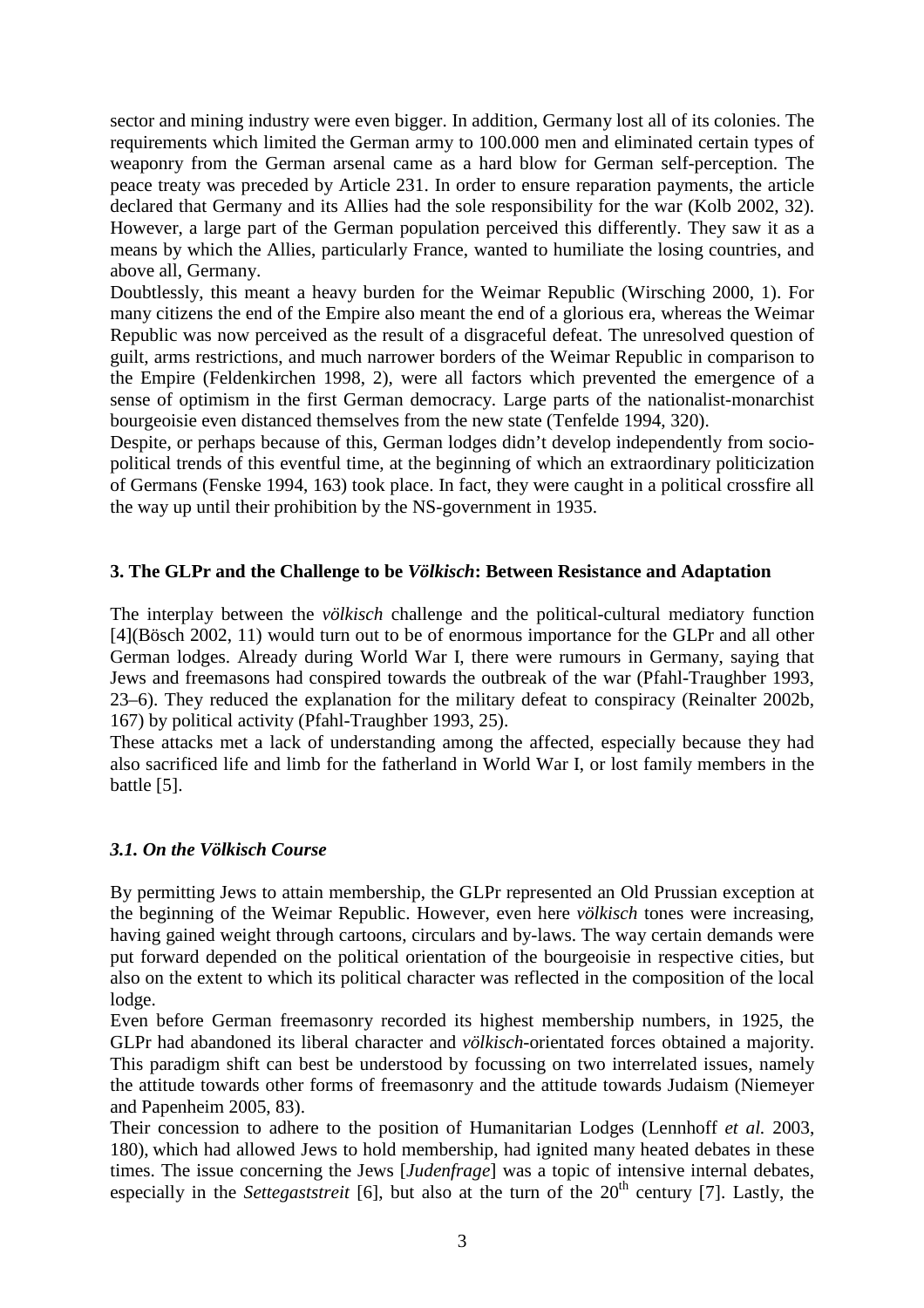status quo was upheld until the issue was brought up again in the years of the Weimar Republic as a result of an increased anti-Semitic agitation (Jochmann 1988, 123). Already during the spring negotiations in 1922 and 1923, lodges and their members tried to push through a statutory change, which would have meant a complete exclusion of Jews (GStA PK, Fml, 5.1.5, No. 2640). However, the amendment was not debated on the floor (GStA PK, Fml, 5.1.5, No. 2640). While Jews already were not admitted in many lodges, the number of those in favour of the statutory change was constantly rising (GStA PK, Fml, 5.1.5, No. 2640).

One Munich lodge was especially vocal in demanding the amendment. At the spring conference of 1924, this lodge brought on the agenda the proposal to deny membership to Jewish applicants in the future, supported by a fourteen-page pamphlet with the title *Völkische Freimaurerei*, written and composed by a brother called Johannes Bühler. After having presented his basic thoughts on the issue, he attempted to suppress every doubt about the political correctness of his proposal. The proposal included a demand that German heritage of membership seekers must be traceable back to their grandparents [8]. To those who thought that "the danger of accepting elements of different blood had always been present, since even the blood of grand-grandsons could suddenly show signs of foreign ancestry", Bühler responded that "one could never eliminate all of the dangerous bacteria and germs anyway, but that didn't render all of the hygiene and antiseptics useless" [9] (Bühler 1924, 11).

Then, the lodges *Scharnhorst zum deutschen Glauben* (Hanover) and *Georg zur gekrönten Säule* (Clausthal Zellerfeld) had already shown their support (Endler and Schwarze 1994, 172). Afterwards, more than three quarters of all lodges declared to be in agreement with the Munich lodge (GStA PK, FmL, 5.1.5., No. 2640), whose proposal was guided by a *völkisch* train of thought [*völkische Gedankengänge*]. From there onwards, statutes allowed only German men of Christian descent to seek and gain membership (Luckas 1996a, 52).

The possibility to leave the Grand Lodge as a consequence of the resolution was left open to other and private lodges. In the aftermath of this change, the grand-archivist and grandreporter August Horneffer was able to ascertain that not a single lodge had left (Luckas 1996a, 51) and even noticed a new momentum within the lodges (Luckas 1996a, 51).

Like very few others, he promoted this attitude because he worked tirelessly for the brotherhood (Appel 1995, 18). Horneffer, who had mainly worked on Latin and Greek translations and performed research about Friedrich Nietzsche up to then (BArch, RKK, Horneffer, August), moved from Munich to Berlin in 1923 in order to take the position of the grand-archivist and grand-reporter of the GLPr (Horneffer 1957, 122).

He had been initiated in the freemason's lodge "*Zum aufgehenden Licht an der Isar"* in Munich in 1911, which belonged to the *"Grosse Mutterloge des Eklektischen Freimaurerbundes"* in Frankfurt/Main (Lennhoff *et al.* 2003*,* 402). In his memoires about freemasonry he declared to have moved towards the right-wing, which was the reason why he joined the GLPr (Horneffer 1957, 134), having been a member of the German Democratic Party between 1921 and 1923 [10]. As the grand-reporter of the GLPr, he was decisively engaged in the publication of the Grand Lodge periodical *Am rauhen Stein*. This periodical was the primary place where texts with racist agenda were being published on the eve of National Socialists coming to power (Fenner and Schmitt-Sasse 1982, 239). Thus, racial unity was emphasized among GLPr members as the "ideal for freemasonry and the nation" [11].

As a consequence of the war, the GLPr did not only lose numerous members like all other German Grand Lodges did. Also the relations to foreign Grand Lodges were destroyed, as well as the idea about world freemasonry (GStA PK, FmL, 5.2. H 61, No. 113)*.* How closely freemasons' relations were interlinked with political constellations of World War I is shown by the fact that in 1911 the GLPr recognized the Grand Lodges of England, Ireland, Scotland, Norway, Denmark, Greece and Switzerland, as well as one of the Grand Lodges in France, Belgium, and Italy (Peters 1986, 276). But in 1920 only Grand Lodges from those countries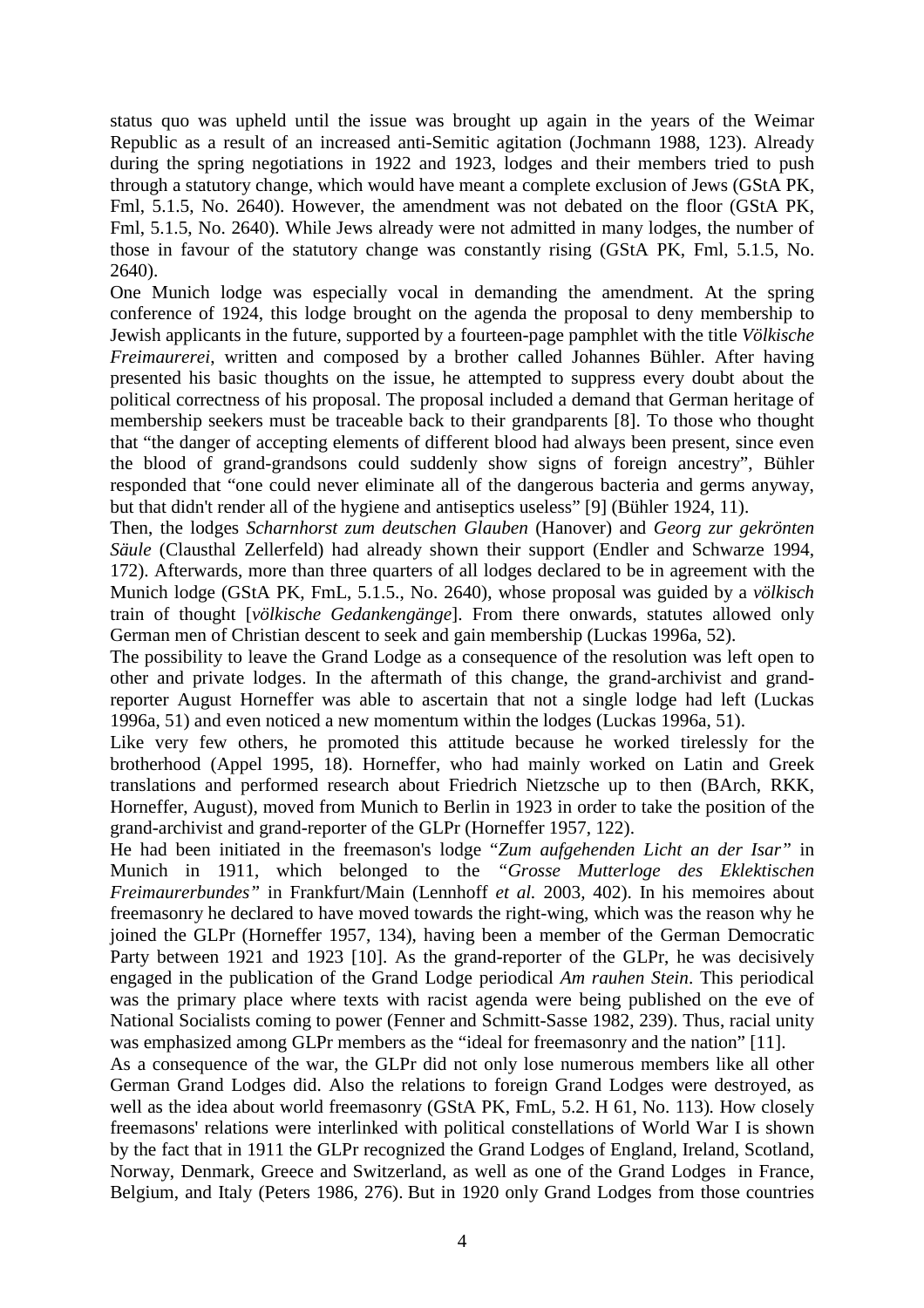were recognized which either had a pact with the German Empire, or which were neutral during the war. Besides the Grand Lodges of Denmark, Norway and the Netherlands, all recognized in 1911, there were also the Grand Lodges of Turkey, Bulgaria and Hungary (Peters 1986, 277). They all came together to form an alliance of the Middle Powers [12].

The German Grand Lodge Union had already severed relations with Italian and French freemasonry in 1915, in this representing all associated German lodges because they perceived them as the driving force of the war (Horneffer 1915, 32). The GLPr cut the term "Royal York" out of its name in 1916, as a sign of protest against England's involvement in the World War (Endler and Schwarze 1994, 172).

There were attempts after World War I, especially from the French, to revive contacts with German freemasons (Lennhoff *et al.* 2003, 894–5). However, all three Old Prussian Grand Masters blocked any such efforts in a joint statement released on 23<sup>rd</sup> October 1924 (Luckas 1996a, 52). By 1932, the GLPr gave up its recognition of Danish and Hungarian Grand Lodges, but in turn recognized all Grand Lodges of Austria, one Czechoslovakian lodge, and the Grand Lodge of New York (Peters 1986, 276). It must be said in this context that relations to U.S. freemasonry benefited from a mild American after-war policy with respect to the Versailles Treaty, a position that was perceived as very constructive.

In that same year, many freemasons expressed their opinion about the issue of war guilt and about Article 231 in the Grand Lodge periodical *Am rauhen Stein*. As previously mentioned the Article 231 was part of the Versailles Treaty and declared the German Empire and its allies to be solely responsible for the war. It was also the juridical basis for reparation payments, which Germany primarily had to pay to France – a demand that was considered exorbitant by many Germans.

A freemason from Kiel questioned the legality of this article and used the term "war guilt lie" [*"Kriegsschuldlüge"*], which in his opinion represented a political hypocrisy (Mueller 1932, 119). A freemason from Berlin, Otto Leibrock, expressed similar thoughts about the Article 231 in the Grand Lodge periodical in 1932 (Leibrock 1932, 13). In that same year an appeal by Feistkorn which was directed at the entire brotherhood was published in the journal. Among other things, he demanded that brethren refrain from buying foreign products, protect the pureness of the German language, and help to denounce the Versailles Dictate as a deceptive pretext for acquisitive and domineering purposes (Feistkorn 1932, 3–4). He declared those tasks as primary Masonic duties of all freemasons towards their fatherland (Feistkorn 1932, 3).

The clear choice of words in this context shows the high degree of hurt to the freemasons' pride. One reason why Article 231 became a source of many discussions precisely at this time can certainly be found in the devastating economic situation. Germany had to endure the effects of the global economic crisis more than most other countries did.

The fatherland was more important to Old Prussians than brotherhood. Already in 1922 all three Old Prussian Grand Lodges left the German Grand Lodge Alliance. The alliance included all regular German Grand Lodges up to that point. Otto Zimmer, the Grand Master at that time, welcomed the resignation because according to his accusations, members of Humanitarian Lodges attempted to make contact with lodges from abroad (GStA PK, FmL, 5.1.5., No. 2640).

On September  $27<sup>th</sup>$  1924, three Frankfurt freemasons – Bangel [13], Bluntschli [14], and Klein – sent a circular letter to German Grand Lodges, lodges and individual freemasons (GStA PK, FmL, 5.1.5. Nr. 1979/ Paper No. 75). They criticized the fact that party politics and an 'ambitious chauvinistic spirit' [15] found their way into the lodges, and thus warned that racial hatred could spread within (GStA PK, FmL, 5.1.5. Nr. 1979/ Paper No. 75). The Old Prussian Grand Masters reacted jointly by releasing a statement on October  $24<sup>th</sup>$  1924 in which they denied all accusations. In this letter they explained that their primary goal was to rebuild and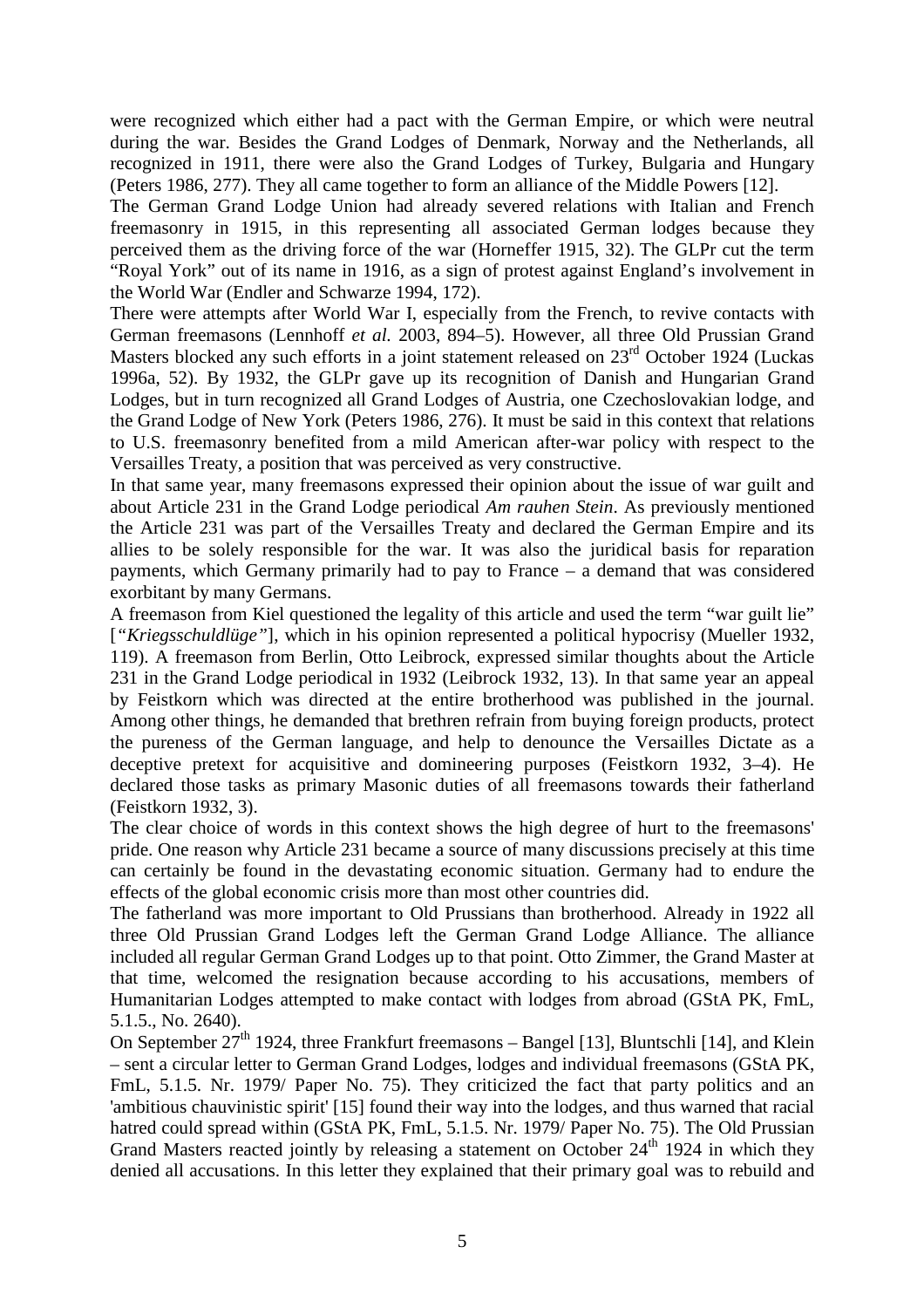revive German freemasonry and the entire nation from inside out (GStA PK, FmL, 5.1.5. Nr. 1979/ Paper No. 78).

The unity within German freemasonry broke apart because of policies towards international freemasonry and Jewish membership seekers. The gulf between Old Prussian and Humanitarian lodges grew larger, and when the "regulations of relations of our Grand Lodge to other Grand Lodges" [16] came on the agenda on  $22<sup>nd</sup>$  May 1932, the GLPr broke off the last alliances with the Humanitarian faction. Its Private lodge *"Scharnhorst zum deutschen Glauben"* (Hanover) presented a petition for the severance of relations to Humanitarian Grand Lodges, which was approved at the conference.

The reason for this step was the attempt by Humanitarian Grand Lodges to re-establish contacts with the United Grand Lodge of England, of which the GLPr consequently accused the Humanitarians (GStA PK, FmL, 5.1.5. Nr. 1979/ Paper No. 396).

Moreover, the members of the *"Freimaurerbund zur aufgehenden Sonne"*, which was not a regular lodge, but which, as an irregular organisation, nevertheless represented the leftist liberal wing within German freemasonry, endeavoured to establish the *Entente Cordiale* with France (Mebes 2002,123–6).

But also contacts of Humanitarians to the Grand Lodge of Austria in Vienna, which cultivated friendly relations with Roman freemasonry, were eyed suspiciously by Old Prussians.

The pacifist and international endeavours of Humanitarian Grand Lodges, which the GLPr's leadership suspected to have relations to foreign lodges, could not be brought in line with their own values and norms. The leadership of the Grand Lodge thus experienced a large setback in its endeavours to demonstrate patriotic reliability.

## *3.2. In Völkisch Circles*

The fact that the proposition to sever relations with Humanitarian Lodges was submitted by the lodge "*Scharnhorst zum deutschen Glauben"* seems not to have been a coincidence. This Hanoverian association maintained close contact with the Bielefeld lodge *"Freiherr vom Stein.*" Erich Awe, Master of the Lodge and also chairman of the Bielefeld Ring at that time, had already written the following to August Horneffer on November  $9<sup>th</sup> 1931$ :

We held day-long talks here in the Bielefeld Ring on October  $24<sup>th</sup>$  which you may have been informed about by Br. Schrader – Hannover. There was unanimity about refraining from a socalled 'sharp cut' from Humanitarians, but instead a careful acceleration of the developmental process which would one day result in a separation. From Schrader's allusions I understood that your lodge has already done something in this respect (GStA PK, FmL, 5.1.5., No. 3445) [17].

This letter is an indication that establishing relations with the United Grand Lodge of England by Grand Lodges of Hamburg, Frankfurt and Bayreuth was the trigger for the declaration to sever relations, but also that this breakup was carefully planned. The decisive role in this development was held by so-called 'Ring movements' [*Ringbewegungen*]. By the mid-1920s, two Masonic groups with indicative names – *"Wetzlarer Ring"* and *"Bielefelder Ring"* – were founded in Gotha and Bielefeld, each with the goal of analysing the Masonic train of thought at educational and operative conferences, drawing conclusions, and therefore setting practical goals for the future (Lennhoff *et al.* 2003, 707). They worked according to the *Führer's* principle and were characterized as 'German- nationalist', '*völkisch*- Christian' and 'anti- Semitic' [18] (Lennhoff *et al.* 2003, 894–5).

While the *"Wetzlarer Ring"* recruited its members exclusively from the Grand National Mother Lodge (Freudenschuß 1988, 13), the "*Bielefelder Ring"*, led by the Bielefeld lodge *"Freiherr vom Stein"*, was also joined by the National Grand Lodge and the GLPr (Melzer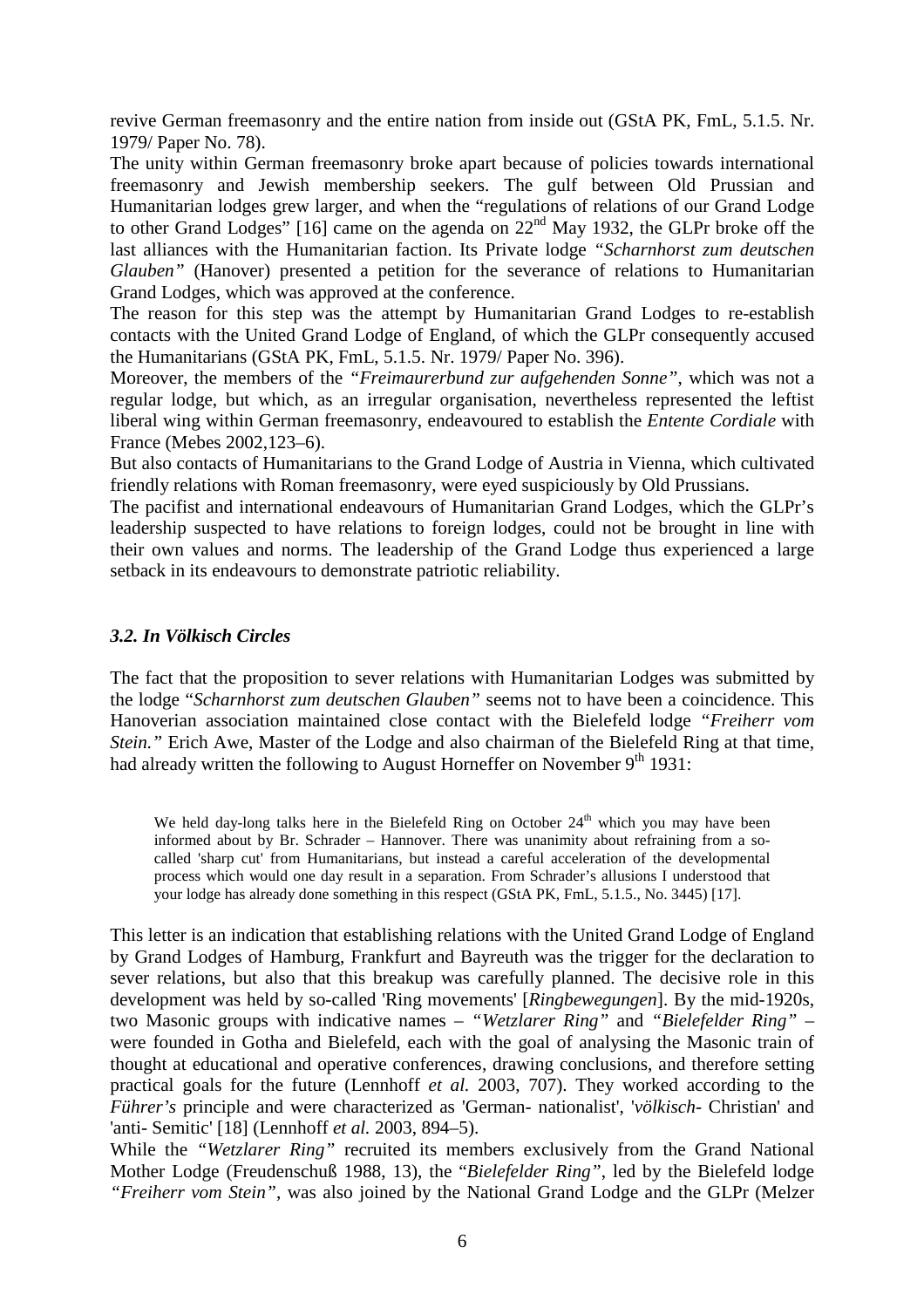1999, 101). Such working groups within the GLPr were developed only at the beginning of the 1930s. The Bavarian Ring arose from a group of several German nationalist lodges in Bavaria [19] in 1931. It was founded on March 21<sup>st</sup> of that same year by the lodges *"Joseph zur Einigkeit"* (Nuremburg), *"Zu den drei Pfeilen"* (Nuremburg), *"Freundschaft im Hochland"* (Munich), *"Drei Schlüssel zur treudeutschen Bruderschaft"* (Regensburg), and *"Alexander zu den drei Sternen"* (Ansbach), all of which belonged to the GLPr (GStA PK, FmL, 5.1.5., No. 3445).

In a declaration by the Ring, lodges first expressed disapproval of any kind of traffic by German freemasons with masonic organisations from the enemy coalition, secondly, they claimed distance from lodges in German speaking areas which hold contacts with lodges from the enemy coalition, and thirdly, they declared that only men rooted in German folklore, and those who share the Christian world-view should belong to them (GStA PK, FmL, 5.1.5., No. 3445).

This is where the position towards the topics mentioned above (attitude towards other forms of freemasonry and the issues concerning the Jews) substantiates. In a joint newsletter from April 18<sup>th</sup> 1931, directed at all Johannis lodges, five lodges ensured that their proposition for a Jew-free Grand Lodge was not based on any anti-Semitic reasons (GStA PK, FmL, 5.1.5., No. 3445).

The *Friesenring* perceived itself as the association of northwest German lodges of the GLPr (GStA PK, FmL, 5.1.5., No. 3445). The first conference, which took place on January  $31<sup>st</sup>$  and February 1<sup>st</sup> in the house of the *"Friedrich Wilhelm zur Eintracht"* lodge in Bremen, was also attended by Oskar Feistkorn and August Horneffer (GStA PK, FmL, 5.1.5., No. 3445).

As previously mentioned, Horneffer was frequently in contact with the chairman of the "*Bielefelder Ring".* One day after this association had held its autumn conference on October  $8<sup>th</sup>$  and October  $9<sup>th</sup>$  1932, Awe summarized the results in a letter to Horneffer:

The conference kept what it promised. Even if talking things over on Saturday night after 10 o'clock was not worth much in the intellectual sense, during occasions such as this some 'mass' has to be moved nevertheless! [...] As much as all of us were surprised by the small stature of Prof. Wirth – since I had expected a *Friesen*-Giant – his lecture fascinated us all nonetheless because the content and the manner evoked a consistent impression, despite many unanswered questions (GStA PK, FmL, 5.1.5., No. 3445) [20].

This letter indicates that these meetings had a populist character, and that the crucial thing for the organizers was not the production of useful work, but just 'moving masses'. It also seems as if Awe knew that Wirth's lecture was not quite logical [21]. Despite this knowledge, the hands-off approach was adopted. Hermann Wirth, a well-known Dutch racist, who had already been a member of the NSDAP since 1925 and who had the ID-number 20157 (Klee 2005, 680), was allowed to present his thoughts to the brothers, who subsequently succumbed to the charms of the "polished showman" (Pringle 2006, 55).

A positive reaction to the speeches by Wirth – who also lectured at "*Wetzlarer Ring"* (Freudenschuß 1988, 21) conferences and freemason celebrations of the Midsummer Night at the Externsteine [22] – seems to have been desirable. This testifies that the dubious points in lectures of the future founder and president of the *SS-Ahnenerbe* were either not noticed or generously overlooked. What is more, those who were responsible for holding conferences – or at least belonged to a historically interested, intellectual bourgeoisie such as for instance August Horneffer [23] – knew that Wirth could not be taken seriously as a scientist. His monograph *Der Aufgang der Menschheit*, printed by Eugen Diederich's publishing house in 1928 [24], was heavily condemned by expert criticism (Kater 2001, 14). Hence, with the help and support by National-Socialists, Wirth developed from being a "persona non grata" (Kater 2001, 16) to one of the most famous German historians in the NS-state (Pringle 2006, 11). The monthly publication *Am rauhen Stein* published an article about Wirth, written on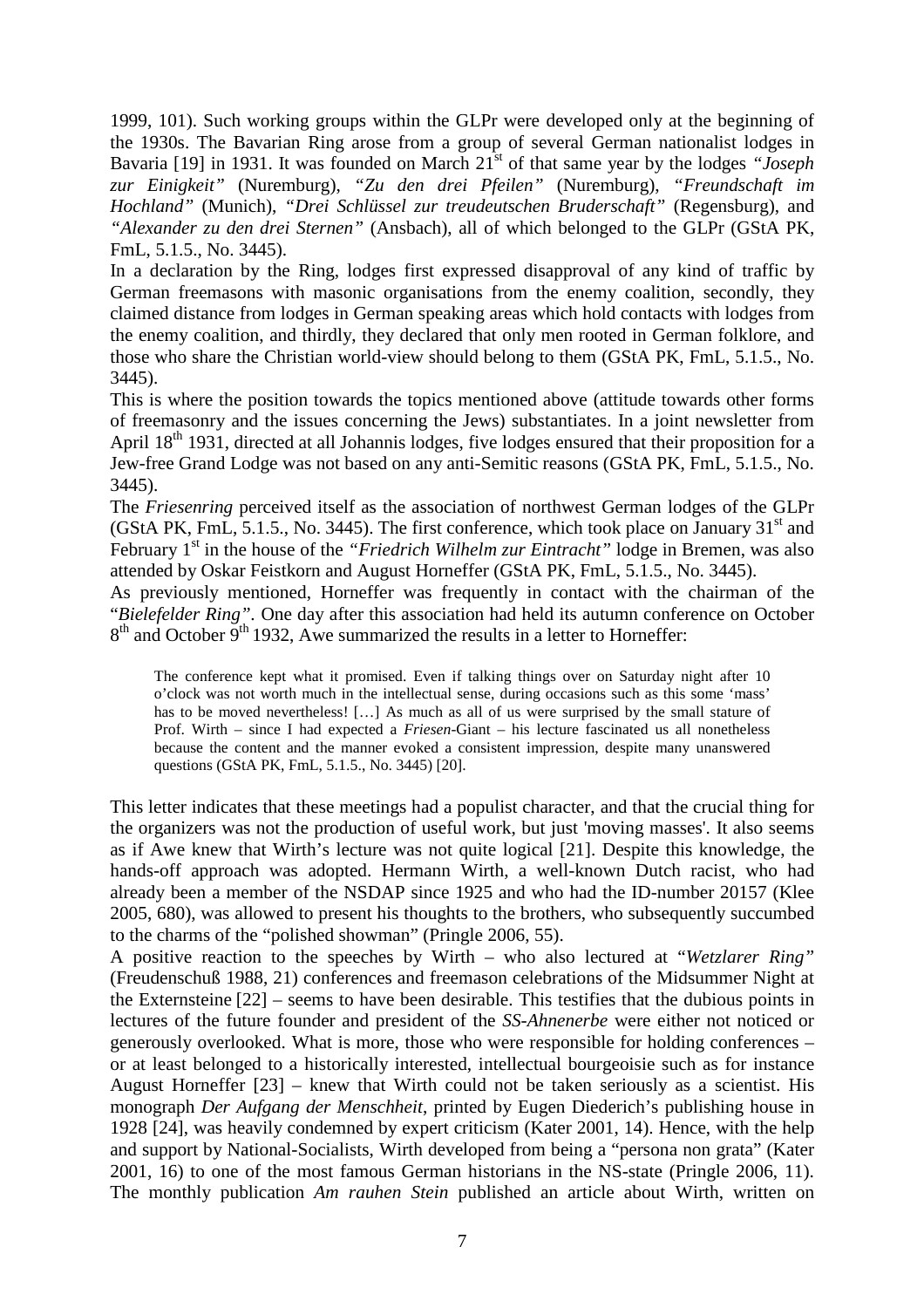Horneffer's suggestion by the chairman of the "*Wetzlarer Ring"*, Dr. Kurt Schmidt (GStA PK, FmL, 5.1.5., No. 3445).

Especially the "*Wetzlarer Ring"* paid enormous recognition to the "German-Dutch pseudoscholar" [25] (Klee 2005, 680) Wirth and his theories [26].

Another reason why Wirth's theories were also interesting for freemasons is because they were pushing for a change of ancient customs and traditions. Hence, during encounters of the Ring movements it was demanded that elements stemming from the Old Testament be eliminated from them. That was the call to align symbolism with Christian and *völkisch* elements (GStA PK, FmL, 5.1.5., No. 3445).

Also the GLPr's private lodges undertook similar efforts. The Eilenburg lodge "Zur Eule auf *der Warte"* set forth a proposal at the spring convention in 1932, which sought to eliminate Hebrew words, the old form of oath, as well as other signs. Besides that, the Hiram Legend should be replaced through legends from the German lore (GStA PK, FmL, 5.1.5., No. 306).

Furthermore, the *Eilenburger* brothers wanted to replace the term 'Masonic order' with 'German order'. The plan to extinguish Jewish terminology had already been developed by some lodges at the end of the 1920s (GStA PK, FmL, 5.1.5., No. 2651).

Therefore, it can definitely be stated that Oskar Feistkorn, but especially August Horneffer, had a close relationship with the Rings since the beginning of 1930s at the latest, and have therefore allowed their leaders to carry their respective ideas into the GLPr.

Horneffer published an article in 1932, called "What do we expect from National Socialism?" [27], which shows the fascination for the ideas of National Socialism and for the person Adolf Hitler. In this article he expresses his fascination for Hitler's book *Mein Kampf*, he justifies the rejection of humanism, and he expresses support for the goals of the NSDAP (Horneffer 1932, 228–31).

#### *3.3. Conspiracy Myth and Old Prussian Reactions*

In the aftermath of the German defeat in 1918 and the subsequent refusal of German military leaders to accept responsibility for defeat in the war, parts of the German population had tried to find a scapegoat. Among those who casted suspicion on the lodges by means of their writings in the early years of Weimar Republic, Karl Heise and Friedrich Wichtl attracted the most attention. But their attacks were first and foremost directed at Humanitarians. The Old Prussians were spared harsh criticism by the *völkisch*, or even completely exempted from it (Neuberger 2001, 54). This is, among other things, one reason why Old Prussians were able to attract more members than Humanitarians. This trend was sustained until 1925, at which point German lodges recorded about 82,000 members (Neuberger 2001, 57).

Especially attacks from ranks of the National Association of German Officers[28] caused Old Prussian lodges at this point to counter with written articles of their own (Klefeker 1924; Krüger 1925) [29]. While freemasons, especially those who were officers themselves, reacted with a lack of understanding to such attacks, nonetheless they were unable to fight back effectively these defamatory accusations. Also under the new chairman Colonel von Struensee, the aforementioned association held their course against the lodges [30], and consequently did not accept any more freemasons after 1926 (Melzer 1999, 89).

Attacks by Erich Ludendorff, which began in 1927, confronted freemasons with an even bigger challenge. Ludendorff's criticism turned out to have less impact on the GLPr's membership numbers than on those of the National Mother Lodge and the National Grand Lodge. Nevertheless, the threat by the *Tannenbergbund*, a creation established by Ludendorff and his wife, suddenly became obvious. Attacks succeeded in causing moral doubts among members who were close to German-nationalist values and who had been active soldiers (Niemeyer and Papenheim 2005, 91). About 2.400 freemasons left the GLPr between 1928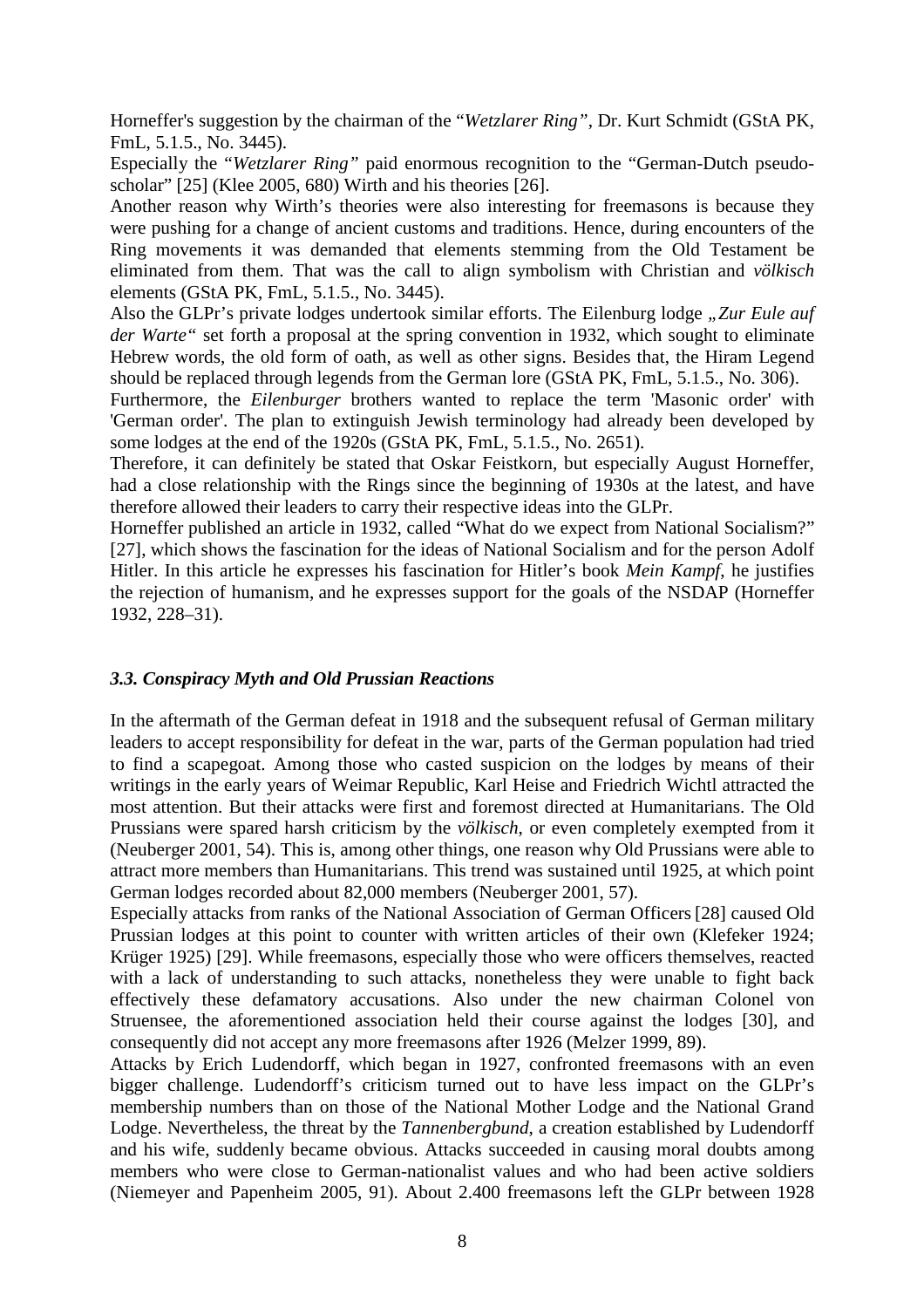and 1932 (Neuberger 2001, 61–4) but not all of them left as a result of Ludendorff's attacks. The effects of the global economic crisis on the finances of the members were of concern as well [31]. Many lodges had problems covering maintenance costs for their lodge houses. To make matters worse, foundation assets also melted away [32].

The question of how to respond to the attacks became a central topic of discussions among German freemasons. As a reaction to the attacks from outside, the "*Niedersächsischer Stuhlund Logenmeisterverband"* [33] was founded in 1927. The chair position was assigned to the professor and secondary school teacher Paul Schrader (GStA PK, FmL, 5.2. H 61, No. 259), who was also chairman of the lodge *"Scharnhorst zum deutschen Glauben".* The headquarter of this association, which assembled for debates twice a year and encompassed at least 31 lodges by 1928, was in Hanover [34]. Because the hostility against freemasonry took on different forms in different regions (Niemeyer and Papenheim 2005, 81), regional associations were formed in order to oppose the attacks by the *völkisch* forces more effectively. Mostly members of the GLPr's Private lodges attended the meetings, but a few members from regionally-based single lodges belonging to other Old Prussian Grand Lodges participated as well (Niemeyer and Papenheim 2005, 81). Former officers, journalists and lodge members who worked in public administration were the main participants (GStA PK, FmL, 5.1.5., No. 3445/Paper No. 260 and 261).

The question of how to fight back often came up during the meetings. Among other things, it transpired that the population was only insufficiently informed, or not informed at all about freemasonry (GStA PK, FmL, 5.2. H 66, No. 3). The attendees were mostly worried about *völkisch* propaganda among students (GStA PK, FmL, 5.2. H 66, No. 3). Lodges had major problems with the recruitment of the up and coming generation anyway, but still they relied principally on the recruitment from the student population. Therefore, it was obvious that something needed to be done. For all these reasons, the lack of awareness-rising campaigns was repeatedly criticized (GStA PK, FmL, 5.2. H 66, No. 3). Numerous lodges from Lower Saxony and Schleswig-Holstein expressed their displeasure about this reality in an open letter (GStA PK, FmL, 5.1.5., No. 2150).

However, Grand Officers Zimmer and Horneffer rejected preventative educational measures (GStA PK, FmL, 5.1.5., No. 2150). They thought that lodges should comment accusations via print-media, and only in cases of imminent danger (GStA PK, FmL, 5.1.5., No. 2150).

Hence, the issue of 'awareness-rising' led to enormous tensions between members and leadership. While Private lodges submitted a petition for a reduction, or even abolition of membership fees due to financial hardship, the Grand Lodge frequently rejected these (GStA PK, FmL, 5.1.5., No. 2150) and even demanded costly replies in the daily press – something that was seen in a negative way by the basis (GStA PK, FmL, 5.1.5., No. 396). Furthermore, *völkisch*-orientated newspapers categorically rejected to publish articles written by freemasons. The *"Niedersächsischer Stuhl- und Logenmeisterverband"* did not have any other choice but to react to the attacks published in the newspaper *Völkischer Beobachter* in February 1931 with a memorandum of their own, published in the newspaper *Hannoverscher Kurier.* This counterstatement, however, was only published a week after the anti-Masonic article (GStA PK, FmL, 5.1.5., No. 396). Consequently, it was difficult enough to reach, let alone to educate the readership which was already under the influence of anti-Masonic journalism. All in all, lodges were unable to reach those with anti-Masonic sentiments, thus unable to change people's mindsets.

Meetings of freemason-hostile organisations were also used in order to promote their own cause. But this possibility, just like the publication of defensive articles, was dismissed as useless by many at the beginning of 1930s (GStA PK, FmL, 5.2. H 66, No. 3). Referring to fatherland honours, especially to those of former members, and lodge activities in the public welfare sector seemed to be more useful to the freemasons (GStA PK, FmL, 5.2. H 66, No. 3).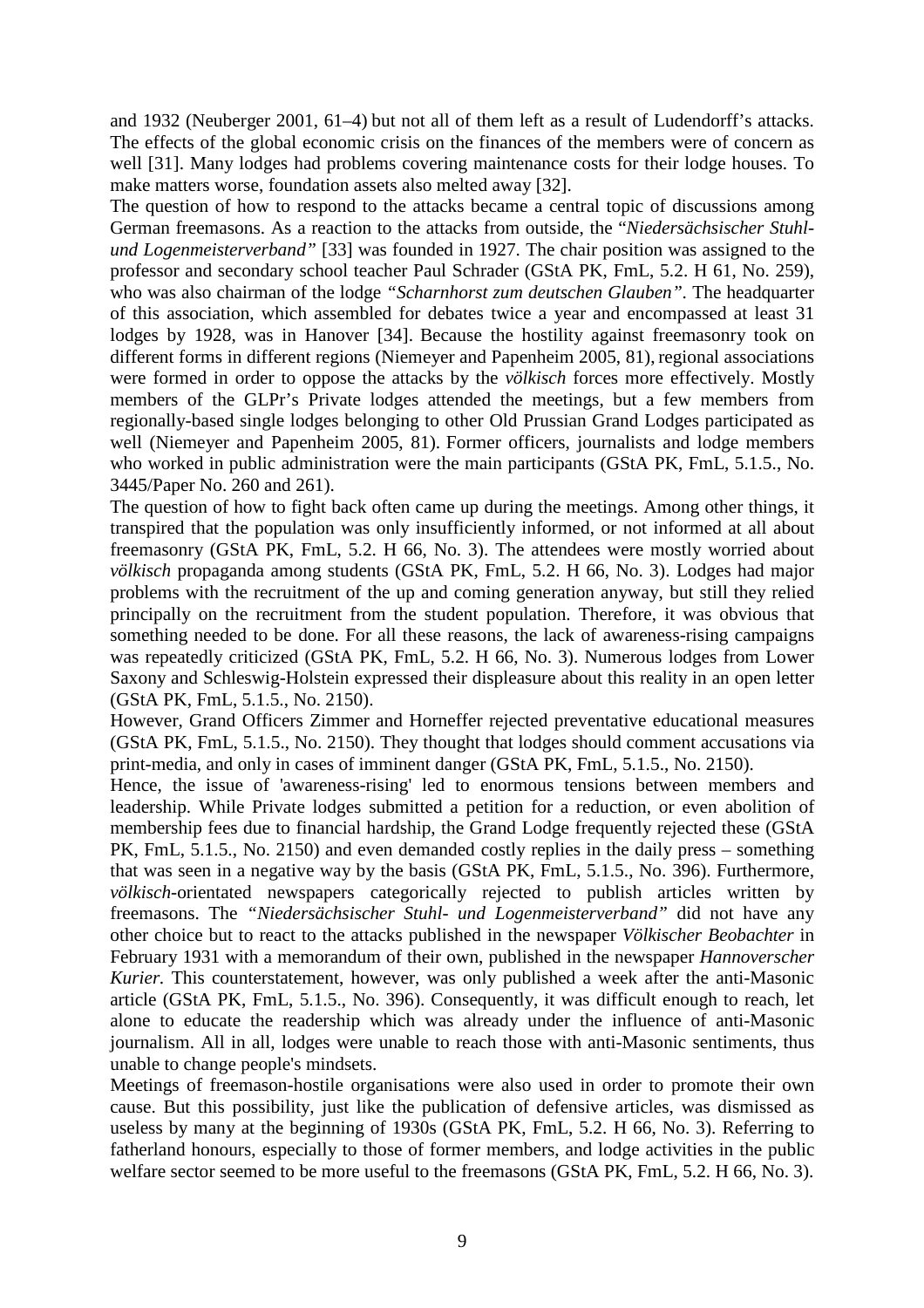The most problematic thing for the GLPr and its Private lodges with respect to anti-Masonic agitation by the National Socialist Party (NSDAP) proved to be the fact that their members were aware of the attacks, but still unable to take a collective stand against the ambitious party like they did against the *Tannenbergbund.* In 1931, one lodge from Magdeburg tried to bring about a decision according to which all of the Old Prussian Grand Lodges should prompt their members not to vote for National Socialists (GStA PK, FmL, 5.2. H 66, No. 3). The Magdeburg lodge apparently believed that there were members in all three Old Prussian Grand Lodges who were considering giving their vote to the NSDAP. Contrary to Ludendorff and his followers, the NSDAP stood for a political programme which also attracted many freemasons. Oskar Schmorl, who had spoken about the intended undertaking of the Magdeburger lodge during the 1931 spring conference of the *"Niedersächsischer Stuhl- und Logenmeisterverband"*, denied such an undertaking because lodges could potentially slide into political directions (GStA PK, FmL, 5.2. H 66, No. 3).

Some members tried to avoid being perceived as being completely against National Socialists. This became obvious at the spring conference of the *Niedersächsischer Stuhl- und Logenmeisterverband*, at which a discussion took place about which consequences an NSDAP participation in the government could have for freemasonry (GStA PK, FmL, 5.2. H 66, No. 3). There was certainly a necessity to discuss this issue, since the party had obtained 6.4 million votes during the September elections of 1930, 5.6 million more than just two years earlier (Kolb 2002, 127). The threat was trivialized and the NSDAP was considered unlikely to act in a radical way (GStA PK, FmL, 5.2. H 66, No. 3). This belief was probably influenced by changes in the NS propaganda concerning the conspiracy myth. After NS press organs had reacted positively to Ludendorff's first anti-Masonic writing in 1927 (Pfahl-Traughber 1993, 72), the NSDAP ideologists now became aware of the absurdity of Ludendorff's accusations, and thus they feared the loss of the conspiracy myth as an important instrument of agitation (Pfahl-Traughber 1993, 73). In order to avoid this, Rosenberg, who attributed large importance to Ludendorff (Pfahl-Traughber 1993, 59), criticized the character of his argumentation (Pfahl-Traughber 1993, 73). The propaganda of the conspiracy myth by the NSDAP subsided for this reason, but also in order not to compromise relations with the wealthy bourgeoisie (Pfahl-Traughber 1993, 73). The policy of National Socialists toward freemasonry was also quite ambivalent. After all, men such as Frederick the Great, Johann Gottlieb Fichte, Johann Gottfried Herder or Johann Wolfgang von Goethe had all been members of the association [35].

While Ludendorff was lacking political influence in the final years of the Weimar Republic (Pfahl-Traughber 1993, 65), the NSDAP was on its way of becoming the party of the masses (Pfahl-Traughber 1993, 71), and due to the high number of votes by freemasons it entered Parliament and came to power in the spring of 1933 (Fenner and Schmitt-Sasse 1982, 229).

### **4. The Grand Lodge in Search of its Place in the NS State**

As the political landscape of the Weimar Republic polarised in the early 1930s, a larger part of freemasons who belonged to the GLPr sympathised with the Harzburg Front, an association of right-wing-conservatives and nationalist forces. On October  $11<sup>th</sup>$  1931, representatives from the NSDAP, the DNVP, the Stahlhelm, the All-German Association, the Association of German War Veterans, and other representatives of right-wing factions, met in Bad Harzburg, each with their paramilitary entourage. The goal of the meeting was the demonstration of their unity in the fight against Brüning's cabinet and against democratic realities in the Weimar Republic. Among the attendees was also the former (and future) president of the *Reichsbank* and member of the GLPr – Hjalmar Schacht [36]. Members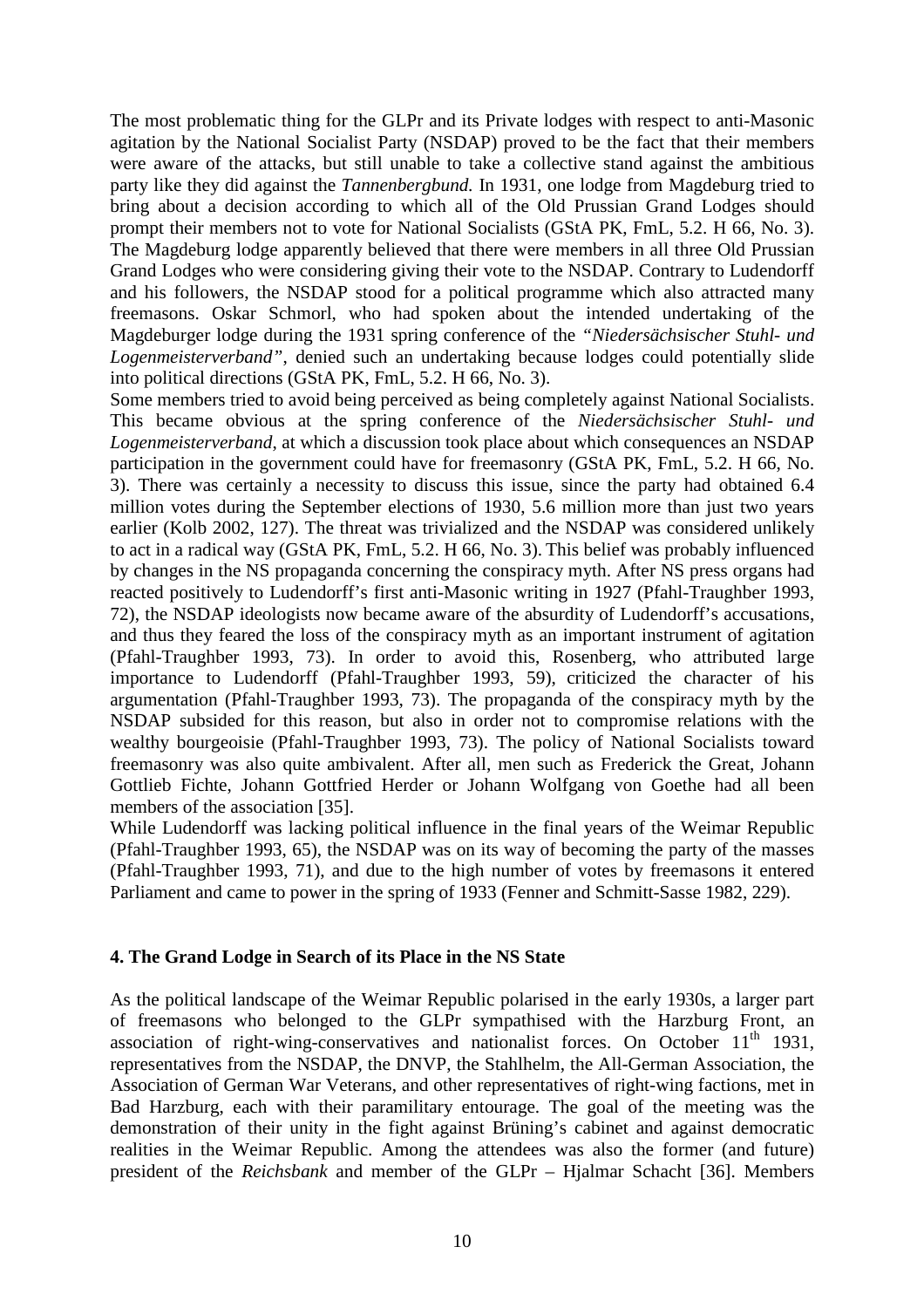among the present freemasons, who belonged to the *Eiserne Front* – the opposition to the *Harzburger Front* – were rather an exception (Niemeyer and Papenheim 2005, 79).

It had not even taken two years until those who sympathised with the *Harzburger Front* were overwhelmed in the face of the change of circumstances. Not all of them took part in creating the change, however.

On January 30<sup>th</sup> 1933, power was transferred to Hitler. On February 1<sup>st</sup>, the *Reichstag* was dissolved. After the new regime had strengthened its authority through the Enabling Act and the Consolidation Act, freemasons were facing an insecure future. Then, when Göring had declared that there would be no future for freemasons in the NS-state (Neuberger 2001, 243), the reaction was a transformation into a fraternity on April  $11<sup>th</sup>$  1933.

## *4.1. Transformation and Reactions by Constituent Lodges*

The most obvious indication of a transformation was the change of name [37]. The first official document after the transformation was published by GLPr's successor organisation, called *"Erklärung des Völkisch-Christlichen Reichsordens zur Freundschaft"* [38] (GStA PK, FmL, 5.1.5., No. 370/ Paper No.198). The spring convention on April  $23<sup>rd</sup>$  was already declared as convention of the *"Deutsch-Christlicher Orden Zur Freundschaft"* [39] (GStA PK, FmL, 5.1.5., No. 320)*.* With this act, the GLPr gave up its existence as a freemason's lodge (GStA PK, FmL, 5.1.5., No. 302). However, the debate about the name had by no means ended. A letter directed to Oskar Feistkorn by the Munich freemason Johannes Bühler proves this. In the letter, dated April 26th 1933, Bühler advocates the name *"Völkisch-Christlicher Reichsorden zur Freundschaft"* [40] (GStA PK, FmL, 5.1.5., No. 370/ Paper No. 144).

The change of name was accompanied by the breakup of all Masonic relationships and a reform of traditional customs. Every element that seemed to evoke the Old Testament was replaced by Nordic-Germanic terms and elements. For instance, the Solomon Temple had previously been in the centre of the working surface (Lennhoff *et al.* 2003, 834). It had also been visible on all working carpets. And although there had been varying designs, it was nonetheless identifiable as such (Luckas 1996b, 61). However, such symbolism was not acceptable in the NS-state. Thus, new carpets had to be woven. The Solomon Temple was torn down and a German Cathedral was erected over its ruins.

The sandstone structure, influenced by a combination of German and French cultural details, was considered as the landmark of Alsace, which had been an area of conflict ever since the French-Prussian War of 1870/71. Against the background of numerous concessions to the *völkisch* forces, voiced by the lodges in these years, the change of symbolism primarily served towards an avoidance of attacks. It also could have been understood as a demand to reincorporate Alsace to the German Reich.

The transformation also meant that from now on the *Führer's* principles had to be followed, including the application of the Aryan clause (Melzer 1999, 118–21). The duty of secrecy and extremely traditional statutes were abolished (GStA PK, FmL, No. 302).

Partly, the members of the leadership contemplated a merger of all Grand Lodges of the Old Prussian camp. For instance, August Horneffer strived for a complete consolidation to become a single order called *"Vereinigter Orden Friedrich der Große und Zur Freundschaft"*  [41] (GStA PK, FmL, No. 300/ Paper No. 185). That Horneffer actively followed this goal is reflected in the fact that he was in correspondence with the Wetzlar Ring in May 1933 (GStA PK, FmL, No. 300/ No. 259). The Wetzlar Ring had already declared the promotion of collaboration between Old Prussian lodges as one of three items on its agenda. Furthermore, it was Horneffer who was active on behalf of the collaboration with other Old Prussian lodges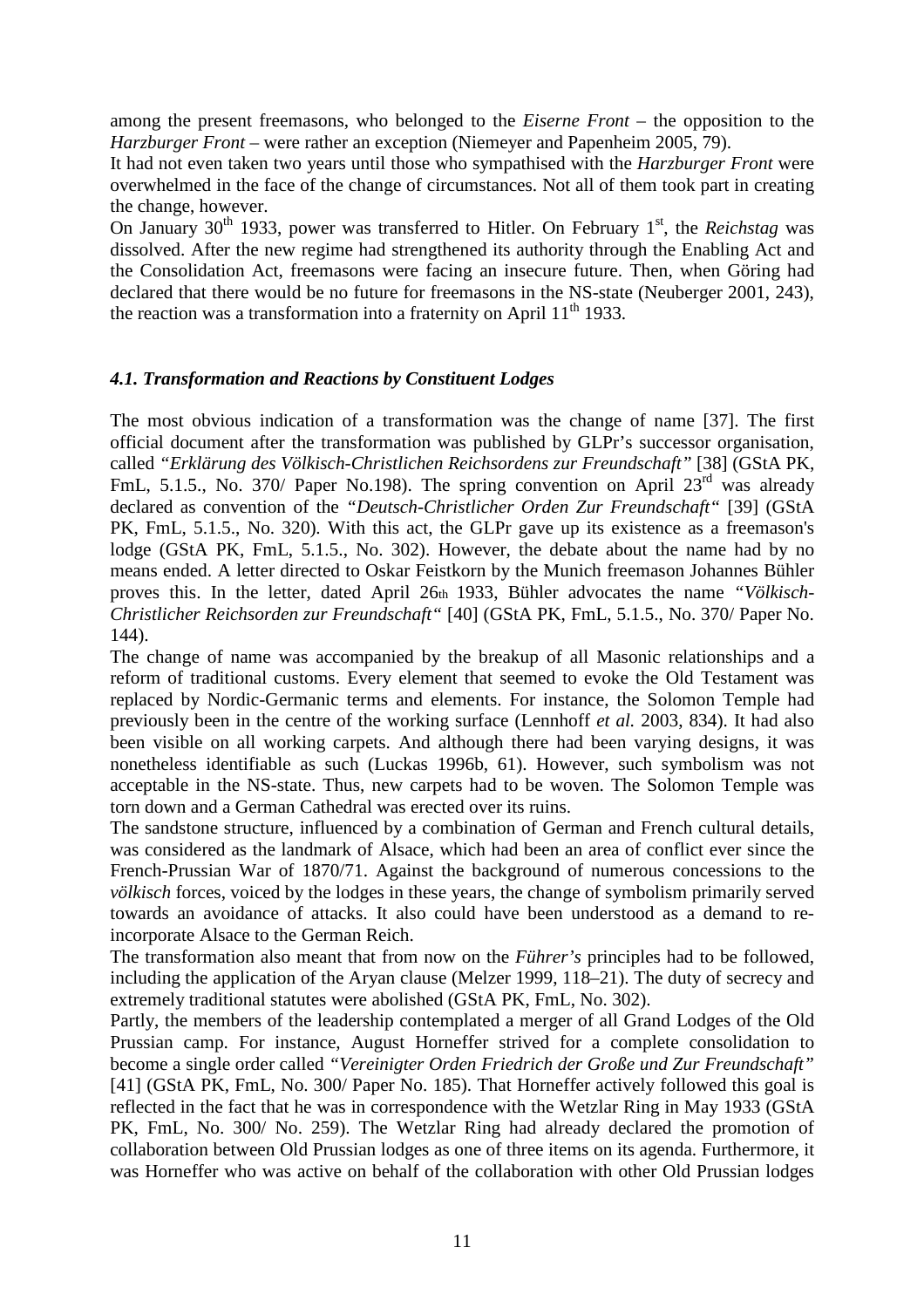during the Grand Lodge meeting of April 23<sup>rd</sup> 1933 (GStA PK, FmL, No. 370/ Paper No. 252).

At that same meeting, Feistkorn only pleaded for a closer cooperation with the *"Nationalchristlicher Orden Friedrich der Große"* [42] (GStA PK, FmL, No. 370/ Paper No. 224), the successor organisation of the National Mother Lodge, which transformed into a fraternity just as the National Grand Lodge, now known under the name *"Deutsch-Christlicher Orden der Tempelherren"* [43] (Neuberger 2001, 243–5).

These transformations caused different reactions within the GLPr. There were 103 private lodges in the Weimar Republic, and all but one continued to exist up to the year 1933 [44]. Only the Nienburger lodge dissolved already on March 16<sup>th</sup> 1933. Hence, they were not confronted with the decision whether to continue being incorporated after the Grand Lodge transformed itself into a fraternity on April  $11<sup>th</sup>$  1933. Although the private lodges were informed about the transformation by a newsletter sent on April  $15<sup>th</sup> 1933$ , both of the lodges from Danzig dissolved already on April  $11<sup>th</sup>$ . Therefore, it can be presumed that at least some private lodges were informed about the resolution approving the reorganization by the Grand Lodge. The dissolution of the lodge *"Zur Eintracht und Standhaftigkeit"* on the same day can also be considered as a direct consequence of the transformation. Ten days later, it was the lodge of Leipzig "*Mozart zur Bruderkette"*, which was dissolved, followed, two weeks later, by the Saarbrücken lodge. And although the Grand Lodge repeatedly appealed for perseverance (GStA PK, FmL, 5.1.5., No. 299/ Paper No. 64), the remaining lodges from Karlsruhe and Kassel dissolved in June and August, respectively. Many lodges were subjects of the first anti-Masonic terror wave by NS organs in these summer months. When the second wave overtook them in spring 1934, the lodge of Bremen *"Friedrich Wilhelm zur Eintracht"* had already ended its sixty-year old tradition. This step was alleviated by Göring's decree from January 4<sup>th</sup> 1934, which allowed private lodges to dissolve by means of a simple internal majority vote, without prior consent of the Grand Lodge (Melzer 1999, 137). By the end of the year, lodges in Ansbach, Emden, Kiel, Leer and Stade all dissolved as well. The fact that some of these lodges converted into secular associations [45] indicates that some members thought it was necessary to retain interpersonal relationships and maybe business relationships as well.

The correspondence between the Masonic leadership and the base often included the term *"Loge"* for purposes of self-description, although the appellations *"Orden"* and *"Ordensgruppe"* [46] were the only descriptions allowed. It was never determined, however, whether this had a legal background, since the transformation was never recognized by the state. It is possible that the leadership wanted to bind members who were willing to exit to an old tradition, which had already ceased to exist since the transformation.

### *4.2. Adaptation Efforts*

The fraternity leadership accentuated its intentions to adapt to the National Socialist state time and again. Changes within the transformation were only one step in this direction, to be followed by numerous others. Consequently, the leadership of the *"Deutsch-Christlicher Orden zur Freundschaft"* could not have reminded its members enough of how important it was to behave inconspicuously. At the same time, high-ranking representatives of the fraternity barely missed an opportunity to express their patriotism and proximity of thought to the NSDAP by means of public and internal declarations.

The Grand Master Oskar Feistkorn expressed his gratitude to Hitler during the Midsummer Night party on June  $24<sup>th</sup>$  1933, giving him credit for his dedication to the German nation [*deutsches Volk*] and his efforts to maintain the purity of German-hood (Feistkorn 1933, 212). Non-freemasons were also present at the Midsummer Night assembly (Lukas 1996a, 56).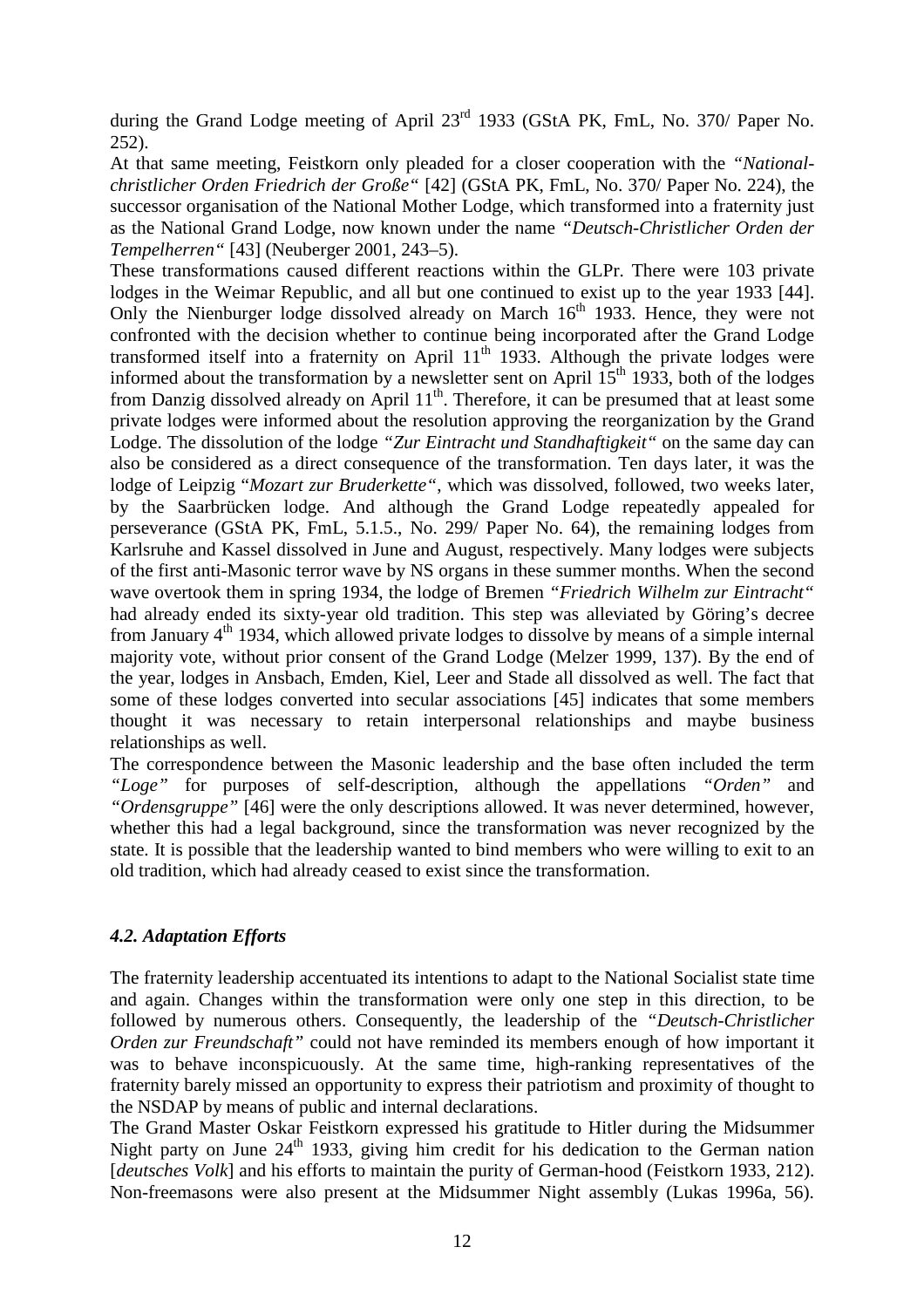Against the background of the "Regulation for Purposes of Defending from Treacherous Attacks against the Government and the National Elevation" [47], released on March  $21<sup>st</sup>$  of the same year, the regime-critical statements bore an extremely high risk because fraternities were monitored by NS organs. For instance, samples of fraternity papers had to be submitted to the Secret State Police [*Gestapo*] (GStA PK, FmL, 5.1.5., No. 1988).

Primarily the followers of Germanic, Celtic and Baltic mysticism attributed large significance to the Midsummer Night. freemasons also cheerfully celebrated the day of their patron saint, and since the 18<sup>th</sup> century even in form of Midsummer Night festivals (Lennhoff *et al.* 2003, 437). National Socialists, primarily Hermann Wirth, integrated the Midsummer Night celebrations into the calendar in line with their 'Blood and Soil Ideology' [48]. On May  $20^{th}$  and  $21^{st}$  of 1933,

[...] the leadership of the two closely interrelated German-Christian fraternities *"Friedrich der Große"* and *"Zur Freundschaft"* [49] even undertook a joint voyage to a cult old- Germanic sanctuary at Teutoburg Forest, whose importance for the reformation of the national Christian fraternity is being recognized in ever larger circles within as well as outside of our community (Horneffer 1933, 174) [50].

According to Wirth, it were mainly the *völkisch* freemasons such as the brothers Oskar and Christian Zetzsche from Bad Pyrmont who made efforts to establish a connection between freemasonry and the *Externsteine,* the Midsummer Night festivals and Germanic mysticism. (Horneffer 1933, 175). Already in the May edition of 1932, August Horneffer enabled Oskar Zetzsche to promote his theses, which soon became prominent in GLPr circles (Zetzsche 1932, 157). Combined with previously held speeches about *Lichterkult* and *Externsteine*, the fraternity members should have heard enough to feel well-prepared for the Midsummer Night Party.

But the fraternity brothers did not try to curry favours with the new government merely by pledging loyalty, basically expressing their congratulations to Adolf Hitler for German withdrawal from the League of Nations in a letter dated on October 28<sup>th</sup> 1933 (GStA PK, FmL, 5.1.5., No. 1974/ Paper No. 48). In December 1933, fraternities offered their services to the German working front [*Arbeitsfront*] by agreeing to make their houses available for their activities at no charge. Furthermore, Feistkorn advocated the participation of fraternity groups in the newly-found NS organisation *"Kraft durch Freude"* (GStA PK, FmL, 5.1.5., No. 1974/ Paper No. 7). This was certainly an attempt to bring fraternity brothers closer to a membership in various NS organisations, which generally excluded freemasons or fraternity members. For various reasons, many fraternity brothers intended to join the NSDAP. Thus, the declared goal of the *"Deutsch-Christlicher Orden Zur Freundschaft"* for the negotiations with government representatives was to allow a double membership in party and fraternity (GStA PK, FmL, 5.1.5., No. 299/ Paper No. 47).

As the NSDAP was on the verge of officially sealing its political course with a victory at the *Reichstag* elections on November 12<sup>th</sup>, the leadership of the *"Deutsch-Christlicher Orden Zur Freundschaft"*, together with the leadership of the *"National-Christlicher Orden Friedrich der Große"*, supported the aim of the party by calling upon all fraternity members to vote for Adolf Hitler and to support him during the election campaign (GStA PK, FmL, 5.1.5., No. 305/ Paper No. 16–7). However, this appeal has not caused any short-term implications. The elections were manipulated anyway, and it would be others who would campaign on behalf of Adolf Hitler and the NSDAP – the only party in the country since July.

Despite numerous boycotts and cases of persecution by NS organs, which certain freemasons were exposed to, they still continued to hope for recognition of their fraternity. This in turn would secure a future in the NS-state. Hitler's vague position on freemasonry (Pfahl-Traughber 1993, 121) and the fact that lodge member Hjalmar Schacht was member of his cabinet, made part of the fraternity members feel as if repressions against freemasonry were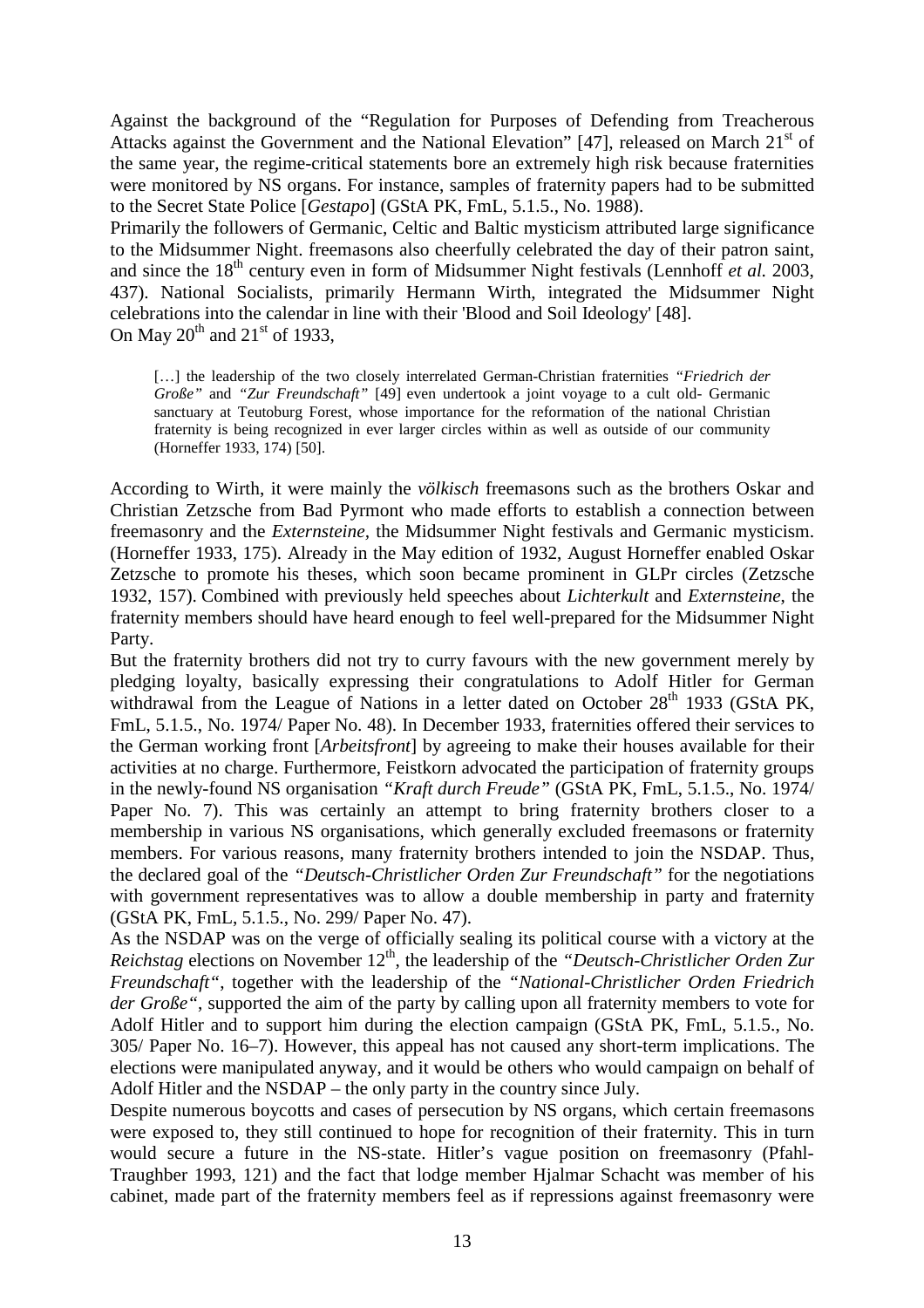introduced without knowledge of the Führer. Ralf Melzer described this attitude in a striking manner when he labelled it as a "if the Führer only knew that - attitude" [51] (Melzer 1994, 120).

# *4.3. Downfall*

Their hopes were destroyed in spring 1935 when Hjalmar Schacht attempted to extract a clear opinion about freemasonry from Adolf Hitler during a conversation at Obersalzberg (Neuberger 2001, 257). Schacht was simultaneously the president of the *Reichsbank* and minister of commerce at that time. Since not even he was able to convince Hitler to grant national lodges a place in the NS-state, dissolution became almost inevitable. Because transformations of Grand Lodges had not been recognized by this point in time, the Grand National Mother Lodge "zu den drei Weltkugeln" dissolved on June 16<sup>th</sup> 1935. The GLPr and the Grand National Lodge followed with their dissolution on July  $7<sup>th</sup>$  and July 15<sup>th</sup> 1935, recpectively. The order for private lodges of all three parent organisations was to complete their dissolution by July 21<sup>st</sup> 1935 (BArch, 0.267 I/ Paper No. 119) [52]. According to newspaper reports, Wilhelm Frick, the interior minister of the Reich and Preussen explicity advocated an end of freemasonry in Germany at the celebration of *Gautag* by the NSDAP (1935) in Essen/Ruhr (GStA PK, FmL, 5.1.5., No. 2150).

The meeting in the "Reich and Preussen Ministry of the Interior" was attended by liquidators of all three Old Prussian Grand Lodges, the lawyer Freiherr vom Stein as legal representation of the lodges, senior government official Dr. Hasselbacher, as a member of the department II F2 (immigrants, Jews, freemasons) (Klee 2005, 231) being responsible for the freemasonissue, and Deputy Assistant Minister Eickhoff. Eickhoff, Frick's deputy, explained that the minister did not refer to the three Old Prussian Grand Lodges when he talked about freemasonry (GStA PK, FmL, 5.1.5., No. 2150). Such an unofficial correction did not bring the lodges closer to their goal, which consisted in saving the reputation of their members in public. But freemasonry had not fully served its purpose to NSDAP yet, as it presented an effective public relation and propaganda tool. The downfall of freemasonry was something the NSDAP was able to proclaim as a success of the security policy and something they were proud of. The fact that many freemasons were also among those who manifested their pride, appeared rather marginal in the face of the meanwhile rigidly established structures. The government did not depend on freemasonry and they made them feel it. Thus, National Socialists proceeded with enriching themselves from lodge assets in the course of dissolution. On March  $22<sup>nd</sup>$  1935, a meeting took place in the Secret State Police II 1 B2 headquarters, attended by Reg. Ass. Dr. Hasselbacher representing the Secret State Police [*Gestapo*], the Deputy Assistant Minister Eickhoff representing the "Reich and Preussen Ministry of the Interior", the *SS-Obersturmbannführer* Brandt, and also by Mannecke and Bordes, von Heeringen, Feistkorn, who were all representatives of the German- Christian fraternity and finally by Freiherr vom Stein, the lawyer who was authorized by all three Grand Lodges. In this meeting, dissolution was agreed upon (GStA PK, FmL, 5.1.5., No. 306). The attendees agreed on conserving lodge archives and lodge libraries and on storing them in the Secret State Archives (GStA PK, FmL, 5.1.5., No. 306). This agreement was never fulfilled by the National Socialists. They used the liquidation trust and assets only for freemason exhibitions and research. Having been trapped by the NS-organs, freemasons were barely able to influence what would happen with their possessions and their situation in the future.

### **5. Conclusion**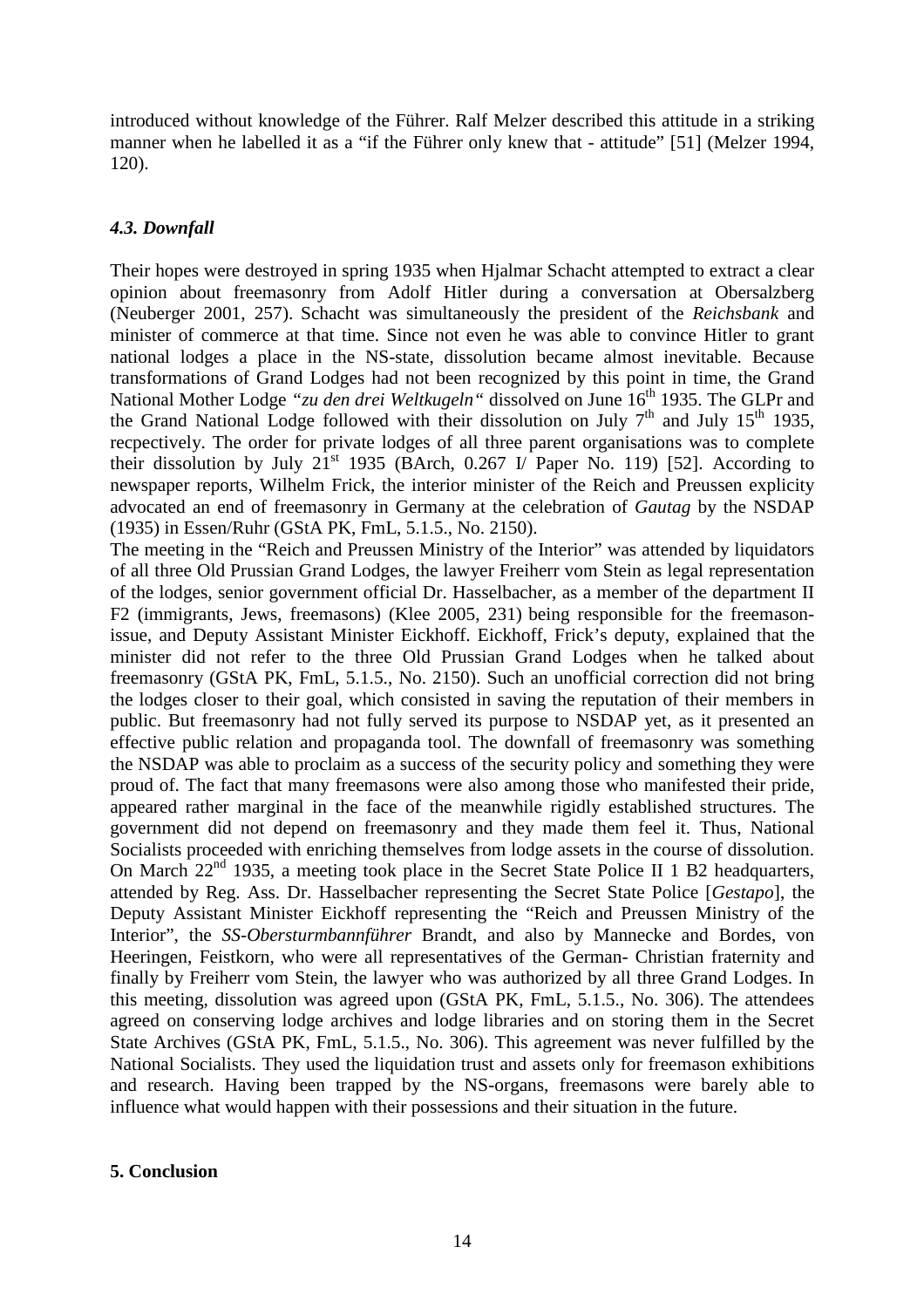In the years from 1918 to 1935, the GLPr abandoned its liberal stance, which had characterized it during the years of the German Empire. It returned to Christian principles and categorically denied Jewish membership to applicants up to its dissolution in 1935. With respect to this issue, it had moved closer to the other two Old Prussian lodges and revealed a clear political tenor (Lennhoff *et al.* 2003, 222). The old principles of freemasonry had to give way to *völkisch* attitudes in many places, and in general, the two were not even close to being compatible with one another.

The adaptation of *völkisch* thought, which had already begun to take roots in parts of German, but especially in Old Prussian freemasonry at the end of the 19<sup>th</sup> century, was affected by attacks of *völkisch* circles. But the adaptation, just like the positive reception of nationalsocialist ideas, should not solely be interpreted as a survival strategy. Long before it had seemed that national-socialist rule would take over and freemasonry would become its victim, lodge members were susceptible to the *völkisch* train of thought.

Their names were on the National-Socialists's blacklists, just like the names of millions of Jews. Together they were the protagonists within the conspiracy myth, and they were considered authors of the Treaty of Versailles and of all evil in the Weimar Republic likewise. There are no signs, however, that there was any solidarity with German Jews, let alone any sense of responsibility towards them. Nonetheless, lodges did not participate in antagonistic or anti-Semitic activities [53].

The members of the Old Prussian lodges – with a few exceptions all recruited from the Protestant conservative bourgeoisie, which upheld military values – agreed in revisionist tendencies that the borders of the Weimar Republic were too narrow, thus mourning the old status of the German Empire. The ideology that supported the monarchic state was a form of conservatism which solidified itself within organisations that did not describe themselves as conservative, but rather saw themselves as "apolitical", like the GLPr (Bösch 2002, 13).

During the days of the German Empire, the Old Prussian Grand Lodges had seen themselves as state-supportive and never violated the Masonic policy to abstain from political involvement. The Weimar conditions were rejected by a majority of its members, yet the "nopolitics clause" hampered institutional attempts to work towards the change. Consequently, the state power was endured, either due to affinity to it or because of a sense of resignation. However, the Old Prussians did not remain apolitical. The conflict between nationalism on one side, and universalism, which had characterized GLPr ever since the time of the German Empire, on the other, was resolved in favour of nationalism.

Later customs and traditions, like GLPr's statutes, contained chauvinistic and *völkisch* tendencies. In this respect, the GLPr functioned as an agent of the cultural mentality attributed to the top German bourgeoisie from 1918 to 1935. The NS regime thanked those freemasons who were willing to adapt by withholding repressions against individuals, and by offering later rehabilitations: a mercy which Jewish nationalist-inspired World War veterans, Jehova's Witnesses, Romanies and Sintis never experienced.

August Horneffer, in his function as writer and editor of the Grand Lodge periodical, helped to shape the ken where Masonic intentions met national-socialist goals. National Socialists were not interested in cooperating with freemasons, many of whom hurried towards this horizon. Horneffer also had to find out about this in an unpleasant way. *"Die Freimaurer"*, a brochure written by him, was put on the index in October 1936 (BArch, RKK, Horneffer, August). The life of his brother Ernst also reflects this ambivalence. His public career as a speaker in Masonic and non-Masonic circles was violently put to an end by National Socialists (Meinhardt 1982, 445).

The ambivalence which characterised the relationship of freemasons and lodges with the NSstate can be understood by the example of the Horneffer brothers. They also felt the consequences of the regime whose ideology they shared in the most crucial points. Initially having behaved inconspicuously towards National Socialists, later they approached them in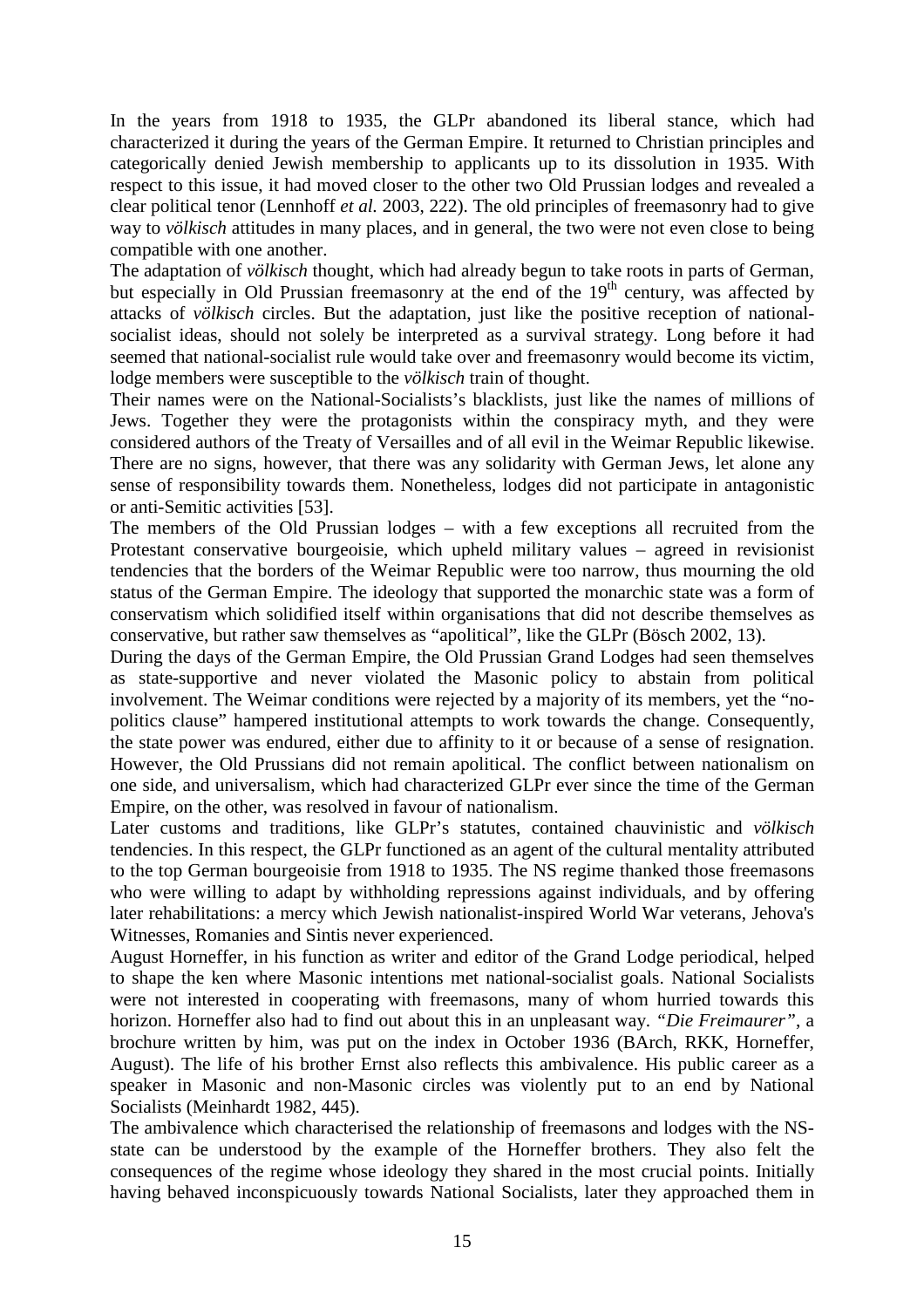an increasingly obvious and welcoming manner. The lodge life in Germany came to a complete standstill. Except for a very few exceptions, freemasons were entirely excluded from participating in influential positions within the NS-state (Endler and Schwarze 1994, 45). lodge archives were transported to Munich during the transformation process and later they were collected in Berlin, only to end up in the USSR after the war, where they were supposed to be evaluated by the Soviet secret service. Via Merseburg, Dornburg an der Elbe and Potsdam, they found their way back to Berlin where the largest part of the archive can now be found (Endler 2002, 340–1). Some private lodges endeavoured to get their archives back, some of which they now store in the respective city or state archives [54]. An evaluation of this collection offers an interesting basis for an examination of the bourgeoisie in particular geographical areas – something for which Jürgen Kocka voices his support in his important essay "Bürgertum und Sonderweg" (Kocka 2000, 110).

#### ENDNOTES:

[1] My translation, original text: "Defizit an Bürgerlichkeit" (Kocka 2000, 93).

[2] My translation, original text: *"… so daß die Treue zum Thron manchmal mehr galt als die Treue der Brüder zueinander."* (Reinalter 2002a, 118).

[3] Brothers Ernst and August Horneffer published the war-time periodical *Der unsichtbare Tempel. Monatsschrift zur Sammlung der Geister*, used by many freemasons for their publications.

[4] My translation, original text: *"politisch-kulturellen Vermittlungsfunktion"* (Bösch 2002, 11).

[5] Although German freemasonry lost about one percent of its members in the World War, this number was lower than the percentage for the entire population, which is three percent. Because of the high average age of the membership many freemasons did not actively participate in battle activities. However, many freemasons lost their sons in battle.

[6] The agriculturist, teacher and future professor of the Agricultural University of Berlin – Hermann Settegast – was a freemason since 1854. He became a member of all three Old Prussian Grand Lodges. Finally, through a lodge from Berlin, he was admitted to the GLPr of which he was elected as grandmaster in 1889. One aim of Settegast was the reformation of the admissions procedure. Generally, lodge members decided on the applications of membership seekers. This happened in form of a ballot, which was a secret voting. If at the end of the voting a certain number of members had voted with a little black ball, the admission of the applicant was denied. Before and during Settegast's tenure as grandmaster, some lodge members had already been influenced by anti-Semitic tendencies and frequently Jewish applicants were rejected. Settegast wanted to fight against these practices and demanded the abolition of secret votings by requesting a statement of reasons for all the black balls. Neither a black ball without a reason, nor the reference to The Creed as justification should be valid.

The argument which Settegast had with and within the GLPr had decisive consequences for Prussian freemasonry. Settegast declared his resignation. After numerous juridical negotiations, he succeeded in establishing Humanitarian freemasonry in Prussia. With that he put an end to the almost 100-year-old right of the Old Prussian Grand Lodges according to which it had been reserved to establish lodges on Prussian lands (Lennhoff *et al*. 2003, 779).

[7] At the turn of the century there were voices in the Grand Lodge that favoured a return to a Christian point of view and wanted to exclude Jews from gaining membership. This plan failed due to an initiative by private lodges, which were in favour of accepting Jews. This was achieved by jointly presenting their case in front of the lodge leadership (Stadtarchiv Hannover, Loge Friedrich, No. 443, 444, 445).

[8] This demand and the ensuing implementation of it show clearly that the lodges did neither perceive Jews as a group of people connected to them by any cultural or philosophical ties, nor merely as a religious group. This statement indicates traits of racist thought. Old Prussian lodges wanted the exclusion of Jews also to be considered as a commitment to Christianity. The fact that membership seekers had to bring a proof of "purity of blood" is an example for a foreshadowing of the later practice of the Nuremberg Laws. It is important to note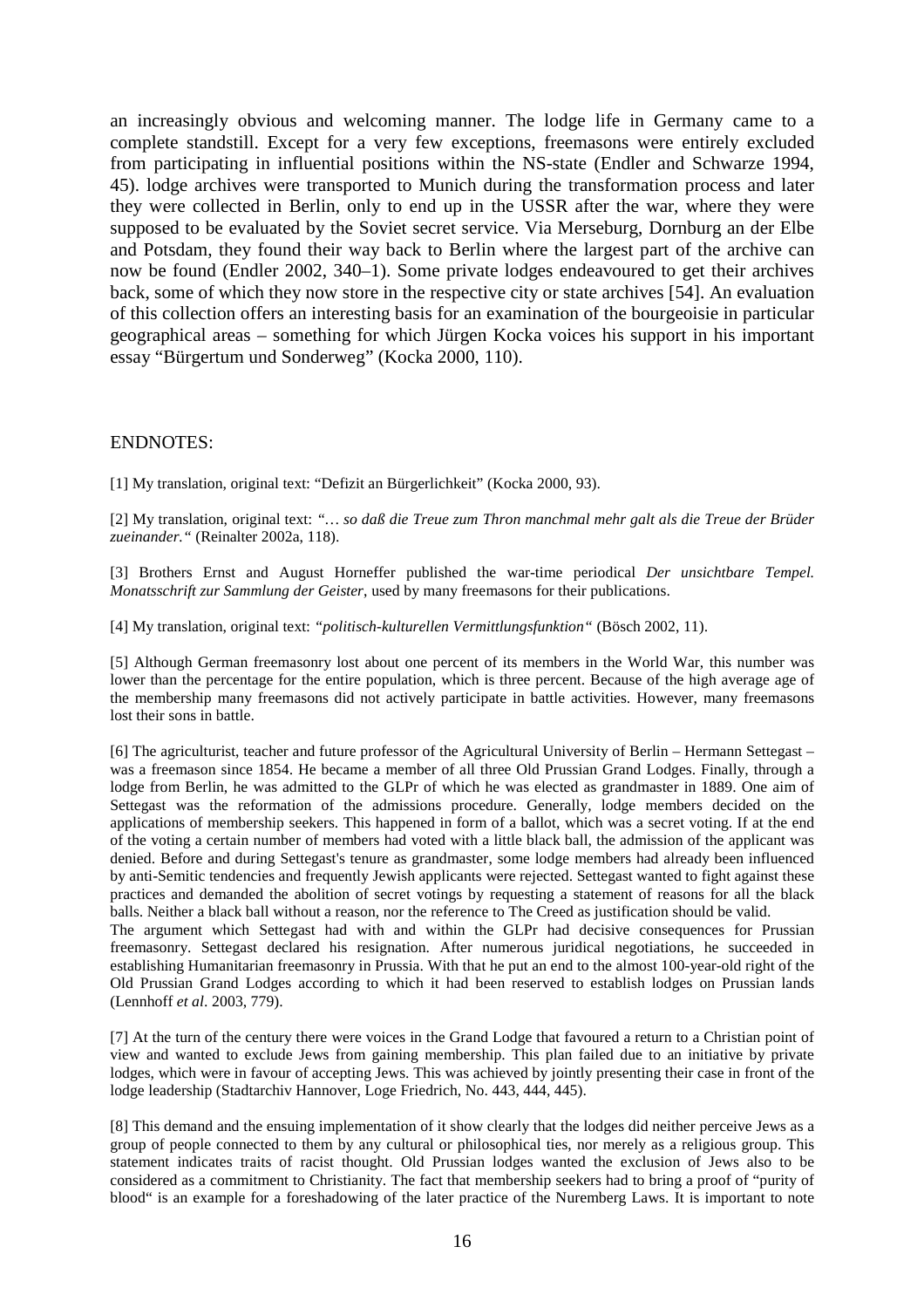that consequences of a non-acceptance to a lodge are not to be compared with the degradation of the civil legal status.

[9] My translation, original text: *[Denjenigen, die der Meinung sein könnten, dass] "die Gefahr der Aufnahme blutsfremder Elemente […] immer bestehen" [bliebe], "da ja auch ,im Urenkel […] auf einmal das Blut des fremden Urahn zu Durchbruch kommen"[könne, entgegnet Bühler:] "Man kann nie alle schädlichen Bakterien und Bazillen beseitigen, ist darum aber alle Hygiene und Aseptik zwecklos?"* (Bühler 1924, 11).

[10] In 1919 the German Democratic Party had the highest membership among the bourgeoisie in the Weimar Republic, and belonged to parties which had an affirmative stance towards the Weimar democracy and wanted to maintain this system. In the time to come it had to take heavy vote and membership losses, until it merged with the "*Deutsche Staatspartei"* in 1930, which in turn dissolved in 1933 (BArch, RKK, Horneffer, August).

[11] My translation, original text: *"Ideal für die Freimaurerei und das Volk".* 

[12] The Powers of the Middle, which fought against the *Entente* in World War I, were Austria-Hungary, Germany, Bulgaria and the Ottoman Empire.

[13] The person in question is the antiquarian from Frankfurt, Georg Ludwig Bangel, who was a "leader of the pacifist elements within German freemasonry." Moreover, he advocated reconciliation between French and German freemasons. (Lennhoff *et al*. 2003, 102).

[14] The person in question is the Frankfurt anatomist Prof. Dr. Bluntschli, who belonged to the *"Bluntschli-Ausschuß der Deutschen Liga für Völkerbund"* (Lennhoff *et al*. 2003, 139).

[15] My translation, originial text: *"ehrgeiziger chauvinistischer Geist"* (GStA PK, FmL, 5.1.5. Nr. 1979/ Paper No. 75).

[16] My translation, original term: *"Regelungen der Beziehungen unserer Großloge zu den anderen Großlogen"* 

[17] My translation, original text: "*Am 24. Oktober hatten wir hier im Bielefelder Ring eine eintägige Besprechung über die Sie vielleicht schon durch Br. Schrader – Hannover unterrichtet worden sind. Es bestand Einmütigkeit darüber, dass der sogen. Scharfe Schnitt gegenüber den humanitären nicht gemacht werden sollte, wohl aber eine pflegliche Beschleunigung des Entwicklungsprozesses, der einmal eine Scheidung ergeben wird. Aus den Andeutungen Schraders habe ich entnommen, dass von ihrer Großloge in dieser Hinsicht etwas getan worden ist".* (GStA PK, FmL, 5.1.5., No. 3445)

[18] My translation, original text: *"deutsch-national, völkisch-christlich und antisemitisch"* (Lennhoff et al. 2003, 894–5).

[19] This group of Bavarian lodges was called *"Block national-deutscher Logen in Bayern".* 

[20] My translation, original text: "*Die Tagung hat gehalten was sie versprach. Wenn auch die Aussprache am Sonnabend nach 10 Uhr geistig auch nicht mehr allzu viel wert war, bei solchen Gelegenheiten muß auch etwas ,Masseʻ bewegt werden! […] Und so sehr wir zuerst alle von der kleinen zierlichen Gestalt Prof. Wirths überrascht waren, ich hatte mir einen Friesenhünen vorgestellt, sein Vortrag hat uns alle hingerissen, weil Inhalt und Art tatsächlich einen so einheitlichen Eindruck hervorrief, dass man von den vielen Fragezeichen aber auch nicht mehr merkte"*(GStA PK, FmL, 5.1.5., No. 3445).

[21] Horneffer also seems to have been informed about this. The open manner with which he reports about "many unanswered questions" leads to this conclusion.

[21] Horneffer also seems to have been informed about this. The open manner with which he reports about "many unanswered questions" leads to this conclusion.

[22] The *Externsteine* are a sandstone formation located in the south-east of the Teutoburg Forest. Already in the Middle Ages, this place was visited by people and the caves often served as hermitage for recluses. The interest in Teutonic legends and cults by the National Socialists, particularly by Heinrich Himmler, resulted in an enormous activity around the rocks. Many celebrations were held there and archaeological excavations should provide conclusive evidence that a Teutonic place of ritual worship had existed in this location.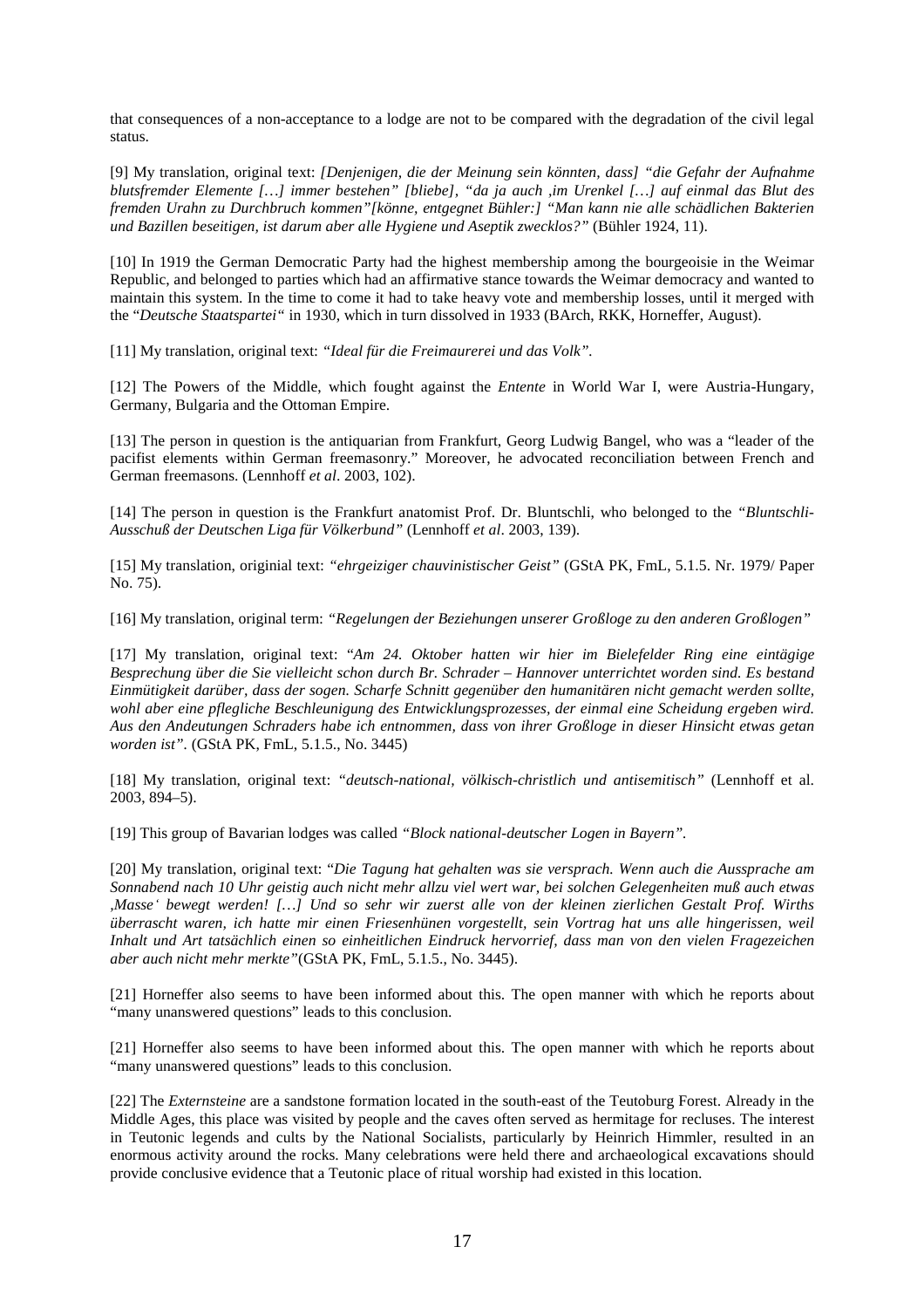[23] August Horneffer graduated in 1893 with "*Abitur"* in his birthplace Treptow and had begun university studies in Berlin, majoring in Classical Philology, Philosophy, Pedagogy, Art and Music. He obtained his Ph.D. in 1898, with the dissertation topic on Johann Rosenmüller, a musician of the 17<sup>th</sup> century (BArch, RKK, Horneffer, August).

[24] Works by August and Ernst Horneffer were published by Diederichs-Verlag. Besides that, the brothers stood in close contact with Eugen Diederichs, who had been a freemason as well (Heidler 1998, 66 and 301).

[25] My translation, original text: "*deutsch-niederländischen Pseudogelehrten*" (Klee 2005, 680) .

[26] Kurt Schmidt published the article "Völkische Weltanschauung und Freimaurerei", previously released by the *Wetzlarer Ring*, in which he describes Wirth as a "sharp-minded pioneer and far-looking prophet of primeval cult symbolism" (Schmidt 1932, 5).

[27] The original title of the article is: "Was erwarten wir vom Nationalsozialismus?" (Horneffer 1932).

[28] Particularly the chair of the *Nationalverband*, Ludwig Müller von Hausen, a personal friend of Erich Ludendorff, attacked the lodges.

[29] Both Klefeker and Krüger held the rank of Lieutenant-Colonel, but were off-duty. Besides, Kefeker was pre-destined to write a reply letter as the director of the German military library.

[30] Von Struensee became the chair of the association in October.

[31] In order to give more precise details about the motives for withdrawals from lodges, an analysis of respective local circumstances is necessary (Niemeyer and Papenheim 2005).

[32] The 3 Old Prussian Grand lodges were forced to dissolve the *"Kronprinz-Friedrich-Wilhelm-Stiftung"* in 1929 due to financial inability to continue operations (Advertisement in *Am rauhen Stein* 26 1929, 86).

[33] Possible translation: "Lower Saxon Association of Chair- and Lodge Masters".

[34] This is how it was determined in paragraph § 1 of the "Richtlinien des Stuhl – und Logenmeisterverbandes der Freimaurerlogen von Niedersachsen" (GStA PK, FmL, 5.2. H 66, Johannisloge "Scharnhorst zum deutschen Glauben", Hannover, No.3).

[35] Lodges knew about this ambivalence, and tried to take advantage by referring to membership of these men in lodges (Niemeyer and Papenheim 2005, 83–86).

[36] Schacht certainly tried to achieve with his performance that the *Harzburger Front* found reception within bourgeois circles as well.

[37] The fact that there were members who had their reservations about this change, is shown in a report about a telephone conversation between the Hanoverian freemason Paul Schrader and Oskar Feistkorn, in which Schrader reported that there "wasn't any enthusiasm about the name fraternity." (GStA PK, 5.1.5., No. 1659/ Paper No. 24).

[38] Possible translation: "Declaration of the *Völkisch*-Christian Reich-Order of Friendship".

[39] Possible translation: "'German-Christian Order of Friendship".

[40] Possible translation: "*Völkisch*-Christian Reich-Order of Friendship".

[41] Possible translation: "United Order of Ferderick the Great of Friendship".

[42] Possible translation: "National-Christian Order of Frederick the Great".

[43] Possible translation: " German-Christian Order of Templar".

[44] It was only the private lodge "Frisia zum Upstallsboom" from Aurich that had joined the Grand National Lodge in 1926.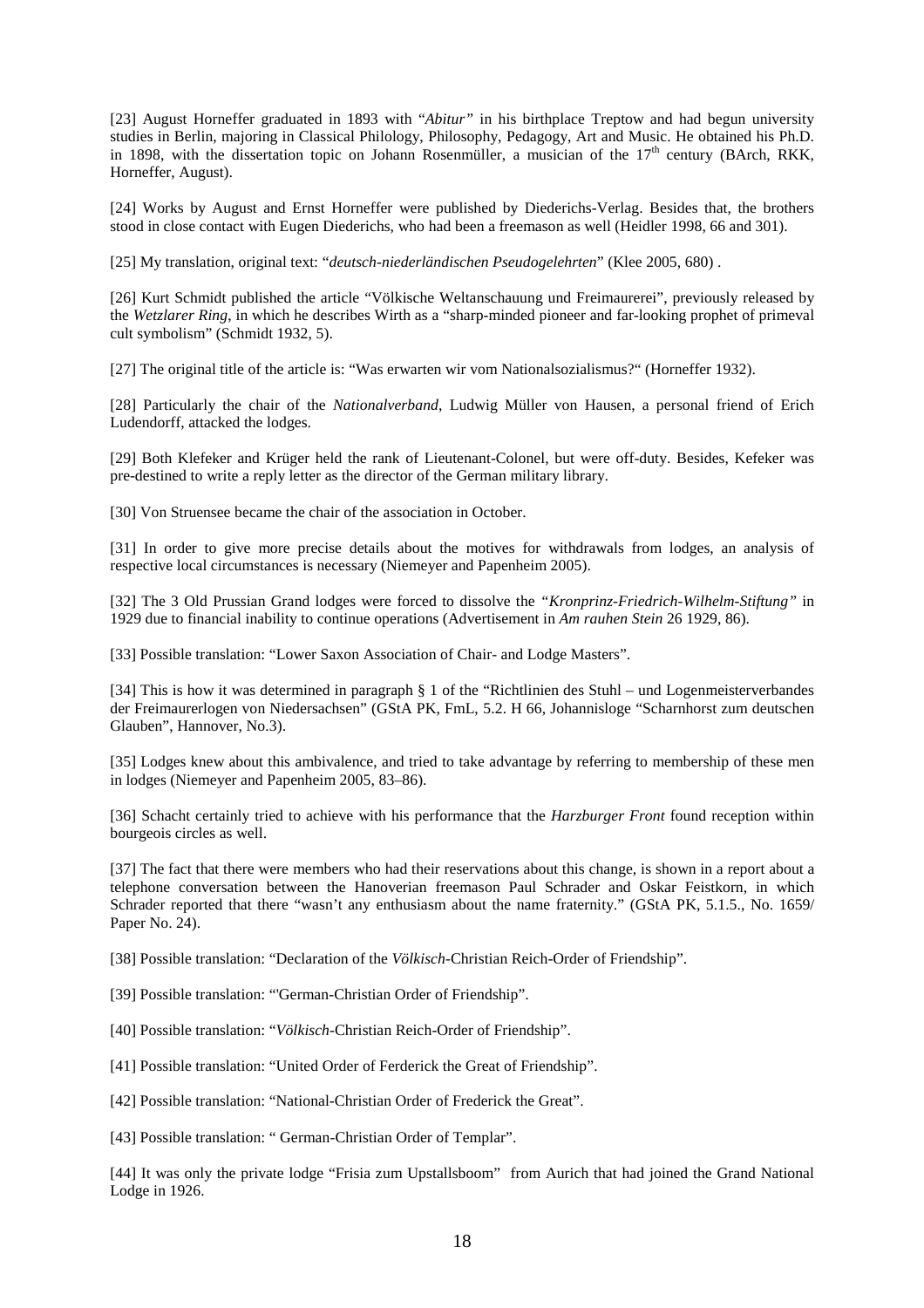[45] The lodge from Bremen renamed itself into *"Deutsch-Christlicher Bund Friedrich Wilhelm zur Eintracht."* A majority of the members of the lodge *"Zur Stärke und Schönheit"* of Saarbrücken met from there on in the lodge *"Zur Freundschaft".* 

[46] These terms can be translated as "lodge", "order", and "group or orders", respectively.

[47] My translation, original text: *"Verordnung zur Abwehr heimtückischer Angriffe gegen die Regierung der nationalen Erhebung"* (GStA PK, FmL, 5.1.5., No. 1988)*.* 

[48] My translation, original text: *"Blut und Boden-Ideologie".* 

[49] These names can be translated with "Frederick the Great" and "of Friendship".

[50] My translation, original text: *[Am 20. und 21. Mai 1933 unternahmen] "die Leitungen der beiden eng verbundenen Deutsch-christlichen Orden 'Friedrich der Große' und 'Zur Freundschaft'" sogar "eine gemeinsame Reise zu dem altgermanischen Kultheiligtum am Teutoburger Wald, dessen Bedeutung für die Neugestaltung der nationalen christlichen Orden in immer weiteren Kreisen innerhalb und außerhalb unserer Gemeinschaft erkannt wird"* (Horneffer 1933, 174).

[51] My translation, original text: *"Wenn das der Führer wüsste' – Mentalität"* (Melzer 1994, 120).

[52] *"Vertrauliches Schreiben der Bayerischen Politischen Polizei vom 29. August an die Herrn Amtsvorstände bzw. an alle Polizeidirektionen, Staatspolizeiämter, Bezirksämter, Bezirksamtsaussensitze, Stadtkomissäre und Kreisregierungen"* (BArch, 0.267 I/ Paper No. 119).

[53] This corresponded to general tendencies within German freemasonry, including the Old Prussian (Neuberger 2001, 101).

[54] E.g. the archives of the Hanoverian lodge *"Friedrich zum weißen Pferde"* and of the Osnabrück lodge *"Zum goldenen Rade"*.

### WORKS CITED:

The cited works are divided in two parts (**Archival collections** and **Articles and books**) to facilitate the readers' orientation.

### **Archival collections:**

The German citation is maintained to facilitate the readers' orientation.

### **1. Federal Archive, former Berlin Document Center (BDC):**

Citation: Bundesarchiv (BArch), 0.2671 I Reichskulturkammer (RKK), Horneffer, August

### **2. Secret National Archives of the Prussian Cultural Heritage Foundation:**

Citation: Geheimes Staatsarchiv Preußischer Kulturbesitz (GStA PK), Freimaurerlogen und freimaurerähnliche Vereinigungen (FmL). *Abbreviation:* GStA PK, FmL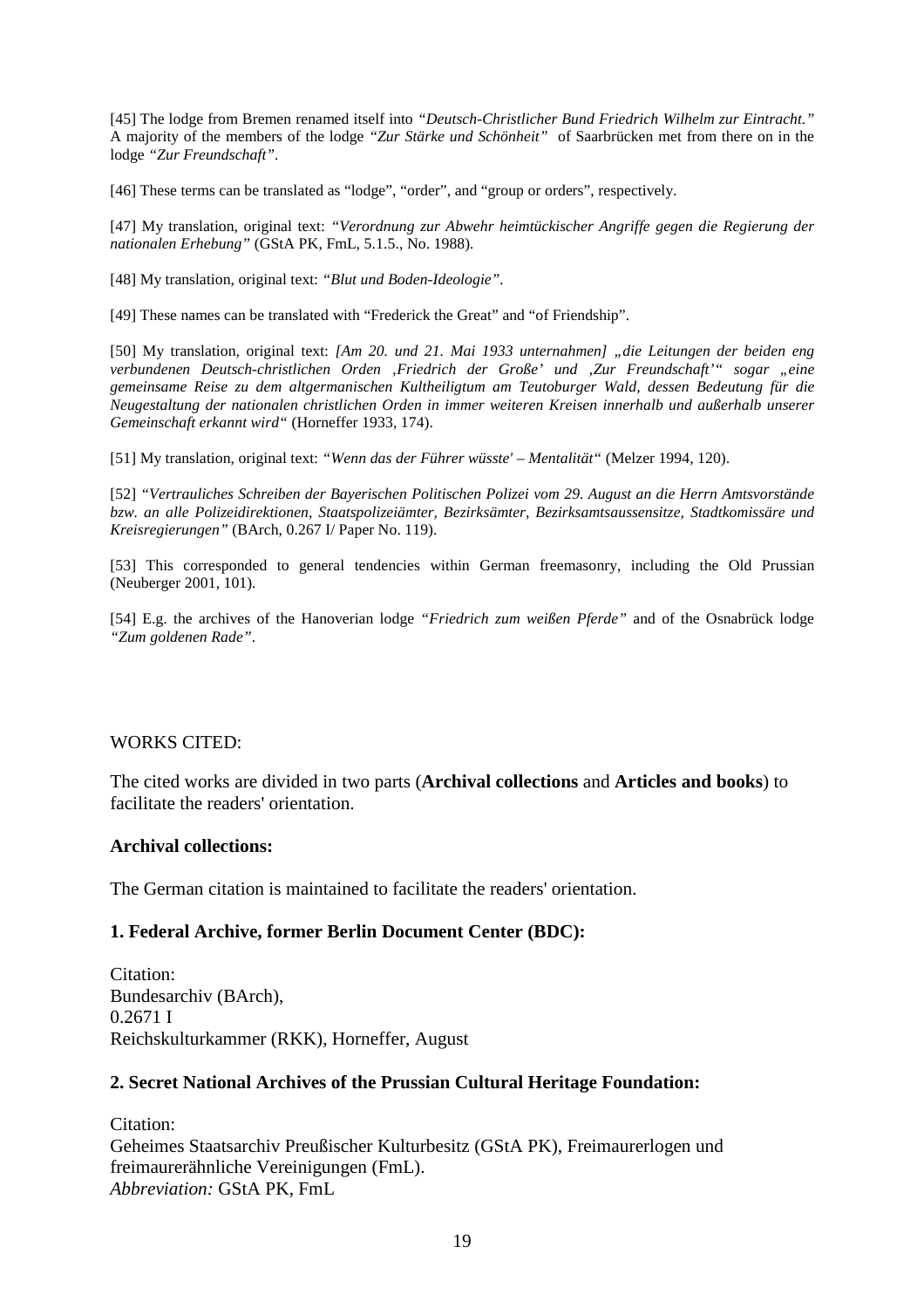Geheimes Staatsarchiv Preußischer Kulturbesitz (GStA PK), Freimaurerlogen und freimaurerähnliche Vereinigungen (FmL), 5.1.5. Große Loge von Preußen genannt Royal York zur Freundschaft, Berlin.

Geheimes Staatsarchiv Preußischer Kulturbesitz (GStA PK), Freimaurerlogen und freimaurerähnliche Vereinigungen (FmL), 5.2. H 61, Johannisloge "Zum schwarzen Bär", Hannover, No. 25/ member directory "Zum schwarzen Bär" from 1932.

Geheimes Staatsarchiv Preußischer Kulturbesitz (GStA PK), Freimaurerlogen und freimaurerähnliche Vereinigungen (FmL), 5.2. H 66, Johannisloge "Scharnhorst zum deutschen Glauben"; Hannover No. 3)

# **3. Archive of the Hanoverian lodge "Friedrich zum weißen Pferde" in the Municipal Archive of Hanover:**

Citation: Stadtarchiv Hannover, Loge Friedrich

## **Articles (Journals and collected volumes) and Books:**

Appel, Rolf. 1995. Er wollte die Kluft zwischen öffentlicher Kultur und unserem Bund ausfüllen. Vor 40 Jahren starb Br. August Horneffer. *Humanität* 6/1995: 18.

Bösch, Frank. 2002. *Das konservative Milieu. Vereinskultur und lokale Sammlungspolitik in ost- und westdeutschen Regionen (1900*–*1960).* Göttingen: Wallstein.

Bühler, Johannes. 1924. *Völkische Freimaurerei. Ausführungen zu den Anträgen der Johannesloge Freundschaft im Hochland in München an die Große Loge von Preußen genannt zur Freundschaft in Berlin.* Munich.

Endler, Renate, and Elisabeth Schwarze. 1994. *Die Freimaurerbestände im Geheimen Staatsarchiv Preußischer Kulturbesitz, vol.1 Großlogen und Protektor. Freimaurerische Stiftungen und Vereinigungen.* Frankfurt on the Main: Lang.

Endler, Renate. 2002. Geschichte der beschlagnahmten Archive deutscher Freimaurerlogen. In *Geheime Gesellschaft. Weimar und die deutsche Freimaurerei. Katalog zur Ausstellung der Stiftung Weimar,* ed. Joachim Berger and Klaus-Jürgen Grün, 337–43. Munich: Hanser.

Feistkorn, Oskar. 1932. Kundgebung der Großloge an die gesamte Brüderschaft. *Am rauhen Stein* 29: 3–4.

Feistkorn, Oskar. 1933. Rede auf der gemeinsamen Sonnenwendfeier der beiden christlichen Orden. *Am rauhen Stein* 30: 210–13.

Feldenkirchen, Wilfried. 1998. *Die deutsche Wirtschaft im 20. Jahrhundert.* Munich: Oldenbourg.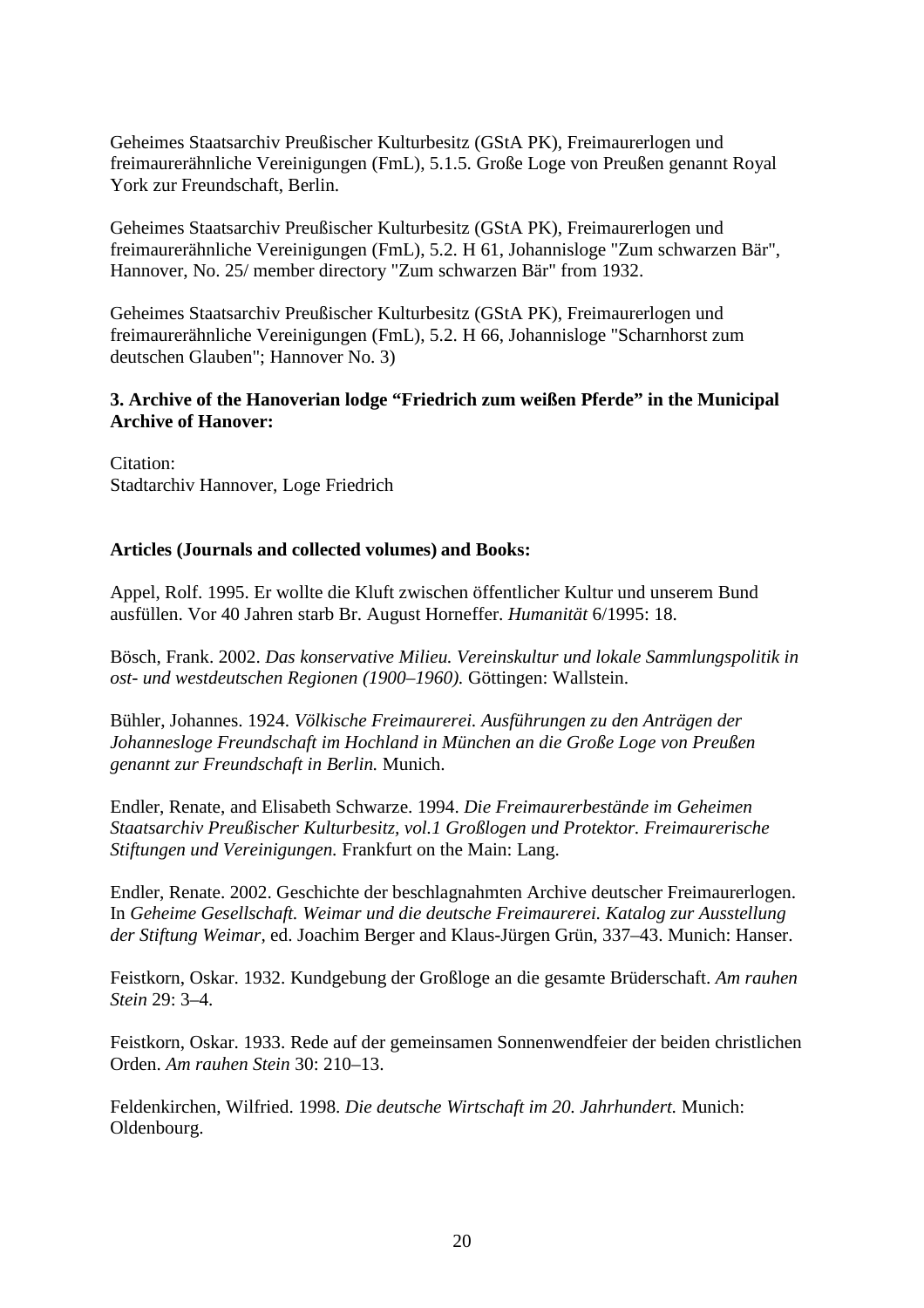Fenner, Wolfgang, and Joachim Schmitt-Sasse. 1982. Die Freimaurer als nationale Kraft vor 1933. In *Weimars Ende. Prognosen und Diagnosen in der deutschen Literatur und politischen Publizistik 1930*–*1933,* ed. Thomas Koebner, 223–44. Frankfurt on the Main: Suhrkamp.

Fenske, Hans. 1994. *Deutsche Parteiengeschichte. Von den Anfängen bis zur Gegenwart.* Paderborn: Schöningh.

Freudenschuß, Werner. 1988. Der Wetzlarer Ring – Völkische Tendenzen in der Deutschen Freimaurerei nach dem Ersten Weltkrieg. *Quatuor Coronati* 25: 9–23.

Grosse, Rudolf. 1909. Geschichte der Grossen Loge von Preussen, genannt Royal York zur Freundschaft. Berlin: Denter und Nicolas.

Heidler, Irmgard. 1998. *Der Verleger Eugen Diederichs und seine Welt (1896*–*1930)*, Wiesbaden: Harrassowitz.

Hoffmann, Stefan-Ludwig. 2000a. *Die Politik der Geselligkeit. Freimaurerlogen in der deutschen Bürgergesellschaft 1840*–*1918.* Göttingen: Vandenhoeck und Ruprecht.

Hoffmann, Stefan-Ludwig. 2000b. Unter Männern. Freundschaft und Logengeselligkeit im 19. Jahrhundert. In: *Der bürgerliche Wertehimmel. Innenansichten des 19. Jahrhunderts,* ed. Manfred Hettling and Stefan-Ludwig Hoffmann, 193–216. Göttingen: Vandenhoeck und Ruprecht.

Horneffer, August. 1915. *Deutsche und ausländische Freimaurerei.* Munich: Reinhardt.

Horneffer, August. 1957. Aus meinem Freimaurerleben. Erfahrungen und Winke. Hamburg.

Horneffer, August. 1932. Was erwarten wir vom Nationalsozialismus? *Am rauhen Stein* 29: 226–36.

Horneffer, August. 1933. Gemeinsame Wallfahrt zu den Externsteinen. *Am rauhen Stein* 30: 174–83.

Howe, Ellic. 1982. The collapse of freemasonry in Nazi Germany. *Ars Quatuor Coronatorum, the Transactions of Quatuor Lodge No. 2076 (AQC)* 95*:* 21–36.

Jochmann, Werner. 1988. *Gesellschaftskrise und Judenfeindschaft in Deutschland 1870*– *1945.* Hamburg: Christians.

Kater, Michael H.. 2001. *Das Ahnenerbe der SS 1935-1945. Ein Beitrag zur Kulturpolitik des Dritten Reiches.* Munich: Oldenbourg.

Klee, Ernst. 2005. *Das Personenlexikon zum Dritten Reich: wer war was vor und nach 1945.* Frankfurt on the Main: Fischer.

Klefeker, Siegfried. 1924. *Freimaurerei und Offizierskorps.* Berlin: Hiller.

Kocka, Jürgen. 2000. Bürgertum und Sonderweg. In *Sozial- und Kulturgeschichte des Bürgertums. Eine Bilanz des Sonderforschungsbereichs (1986*–*1997),* ed. Peter Lundgreen, 93–110. Göttingen: Vandenhoeck und Ruprecht.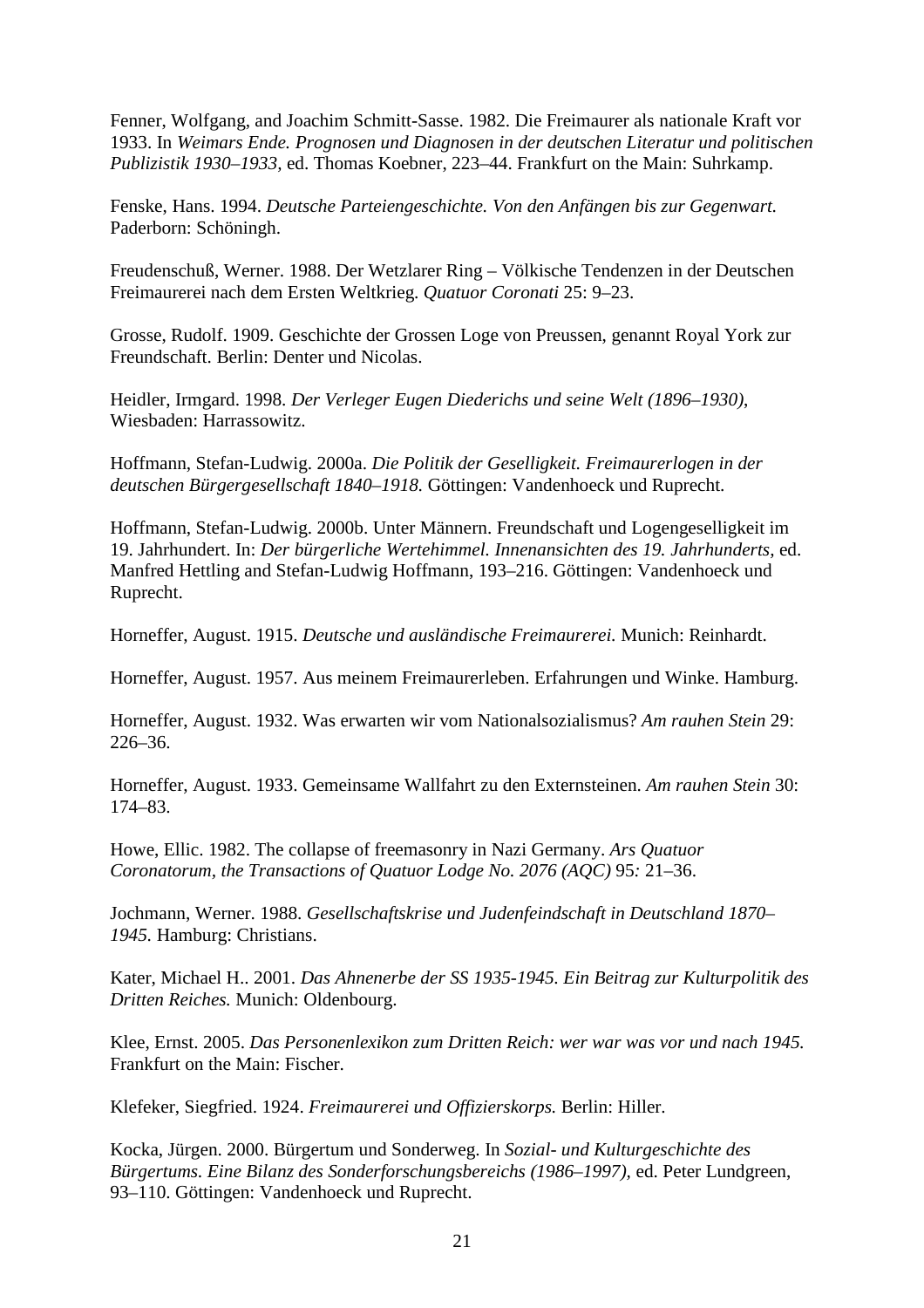Kolb, Eberhard. 2002. *Die Weimarer Republik.* Munich: Oldenbourg.

Krüger, Gustav. 1925. *Die Angriffe des Nationalverbandes deutscher Offiziere gegen die drei Altpreußischen Großlogen.* Bielefeld: Loge 'Freiherr vom Stein'.

Leibrock, Otto. 1932. Artikel 231. *Am rauhen Stein* 29: 13–22.

Lennhoff, Eugen, Oskar Posner, and Dieter A. Binder. 2003. *Internationales Freimaurerlexikon.* Munich: Herbig.

Luckas, Jürgen. 1996a. Aspekte vom Weg der deutschen Freimaurerei in die "Dunkle Zeit". *TAU (bi-annually periodical of the research Lodge Quatuor Coronati)* 1/96: 49–56.

Luckas, Jürgen. 1996b. Die Ritualänderungen der altpreußischen Großlogen 1933–1935. *TAU (bi-annually periodical of the research Lodge Quatuor Coronati)* 1/96: 56–78.

Mebes, Hans-Detlef. 2002. Reformgroßlogen in der ersten Hälfte des 20. Jahrhunderts. Warum sie entstanden, wie sie arbeiteten, was sie bewirkten: Der Freimaurerbund zur aufgehenden Sonne (FZAS). *Quatuor Coronati. Jahrbuch für Freimaurerforschung* 39: 111– 27.

Meinhardt, Helmut. 1982. Ernst Horneffer. In *Gießener Gelehrte in der ersten Hälfte des 20. Jahrhunderts,* ed. Hans Georg Gundel, Peter Moraw and Volker Press, 443–51. Marburg: Elwert.

Melzer, Ralf. 1994. *Völkische Freimaurerei 1922*–*1935*. Berlin.

Melzer, Ralf. 1999. *Konflikt und Anpassung. Freimaurerei in der Weimarer Republik und im "Dritten Reich"*. Vienna: Braumüller.

Melzer, Ralf. 2009. Zwischen allen Stühlen. Deutsche Freimaurerei in der Weimarer Republik und im "Dritten Reich". In *Freimaurerei und europäischer Faschismus*, ed. Helmut Reinalter, 18–31. Innsbruck: Studien-Verlag.

Mueller, R.. 1932. Um den Artikel 231. *Am rauhen Stein* 29: 119–24.

Neuberger, Helmut. 2001. *Winkelmaß und Hakenkreuz.* Munich: Herbig.

Niemeyer, Dirk, and Martin Papenheim. 2005. Die Freimaurerloge "Friedrich zum weißen Pferde" in Hannover in Weimarer Republik und Nationalsozialismus. *Quatuor Coronati. Jahrbuch für Freimaurerforschung* 42: 77–98.

Peters, Bruno. 1986. *Die Geschichte der Freimaurerei im Deutschen Reich 1870*–*1933.* Berlin.

Pfahl-Traughber, Armin. 1993. *Der antisemitisch-antifreimaurerische Verschwörungsmythos in der Weimarer Republik und im Nationalsozialismus.* Vienna: Braumüller.

Pringle, Heather Anne. 2006. *The Master Plan. Himmler´s scholars and the Holocaust.*  New York: Hyperion.